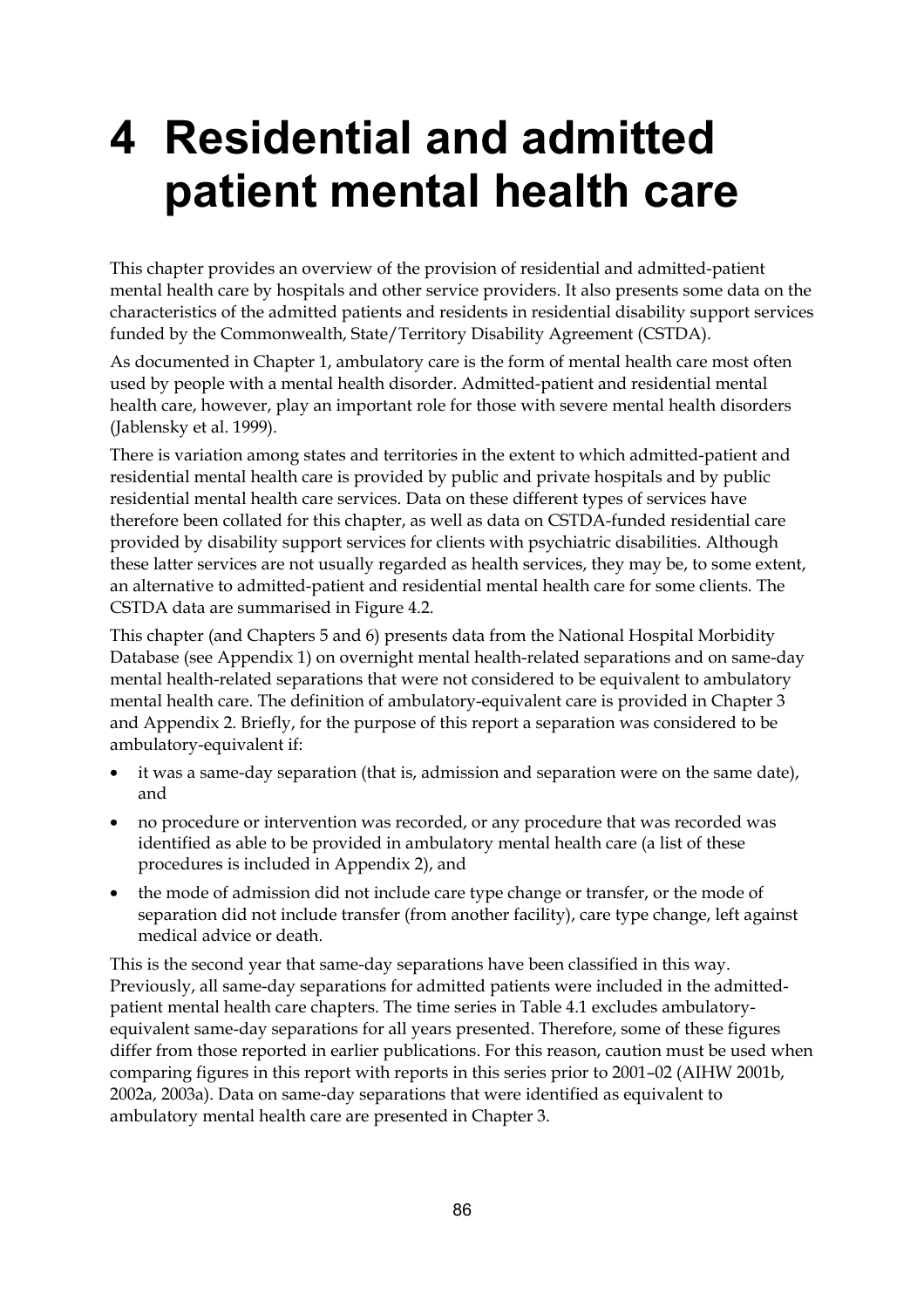# **4.1 Definition of mental health-related separations**

Mental health-related separations from hospital include all separations with a mental healthrelated principal diagnosis and all separations that include any specialised psychiatric care. Separations are defined as having specialised psychiatric care if the patient is reported as having one or more days in a specialised psychiatric unit (also referred to as a designated psychiatric unit) of an acute care hospital or of a public psychiatric hospital. A mental healthrelated principal diagnosis in this publication is defined as any separation which has a principal diagnosis that falls within the chapter on mental disorders in the ICD-10-AM classification (F00 to F99) or a number of other selected diagnoses (see *Mental Health Services in Australia 2000–01* (AIHW 2003a)).

The ICD-10-AM 3rd edition codes are used to define a mental health-related principal diagnosis. These have not changed from those presented in ICD-10-AM 2nd edition in the 2000–01 report, other than to allow a finer level of detail. The codes are now available at a 5-digit level instead of a 4-digit level. However, in order to provide a more comprehensive description of mental health-related care, the codes were changed slightly compared with the 1999–2000 publication, and substantially compared with the 1998–99 report. For this reason, caution must be used when comparing figures reported here with those reported in *Mental Health Services in Australia 1998–99* and *Mental Health Services in Australia 1999–00* (AIHW 2001b, 2002a). Those publications include details on the codes used to define mental healthrelated principal diagnoses for 1998–99 and 1999–2000.

In addition, for 1998–99, Queensland, Western Australia, South Australia and Tasmania reported data to the National Hospital Morbidity Database (NHMD) using ICD-9-CM diagnosis and procedure codes, and these data were mapped to ICD-10-AM for Table 4.1. Further information on this mapping is available in *Australian Hospital Statistics 1998–99*  (AIHW 2000).

# **4.2 National overview**

Table 4.1 summarises mental health-related separations and patient-days for 1998–99 to 2002–03, excluding ambulatory-equivalent mental health-related separations. Tables 4.2 and 4.3 present information on the number of mental health-related separations and patient-days by jurisdiction for 2002–03.

- There were 193,822 mental health-related residential and admitted-patient separations in 2002–03, of which 21,894 were same-day separations and 171,928 were overnight (which means a residential stay or a hospital stay of one night or more) (Table 4.2).
- Public community residential mental health care establishments reported a relatively low number of separations in comparison to hospitals. In 2002–03, the number of community residential mental health care separations reported for Australia was 1,653 (Table 4.2).
- There were 192,169 mental health-related hospital separations during 2002–03 (Table 4.1), of which 21,894 were same-day separations which were not categorised as 'ambulatoryequivalent'. Nearly 3 million patient-days (2,946,670) were associated with these separations which accounted for 2.9% of total hospital separations during 2002–03 and 12.5% of total hospital patient-days. Psychiatric care days accounted for 79.6% (2,346,002 days) of all patient-days for mental health-related separations, and 10.0% of total hospital patient-days.
- Of the 192,169 mental health-related hospital separations, 113,045 or 58.8% reported some specialised psychiatric care (Tables 4.1 and 4.2). The proportion of same-day separations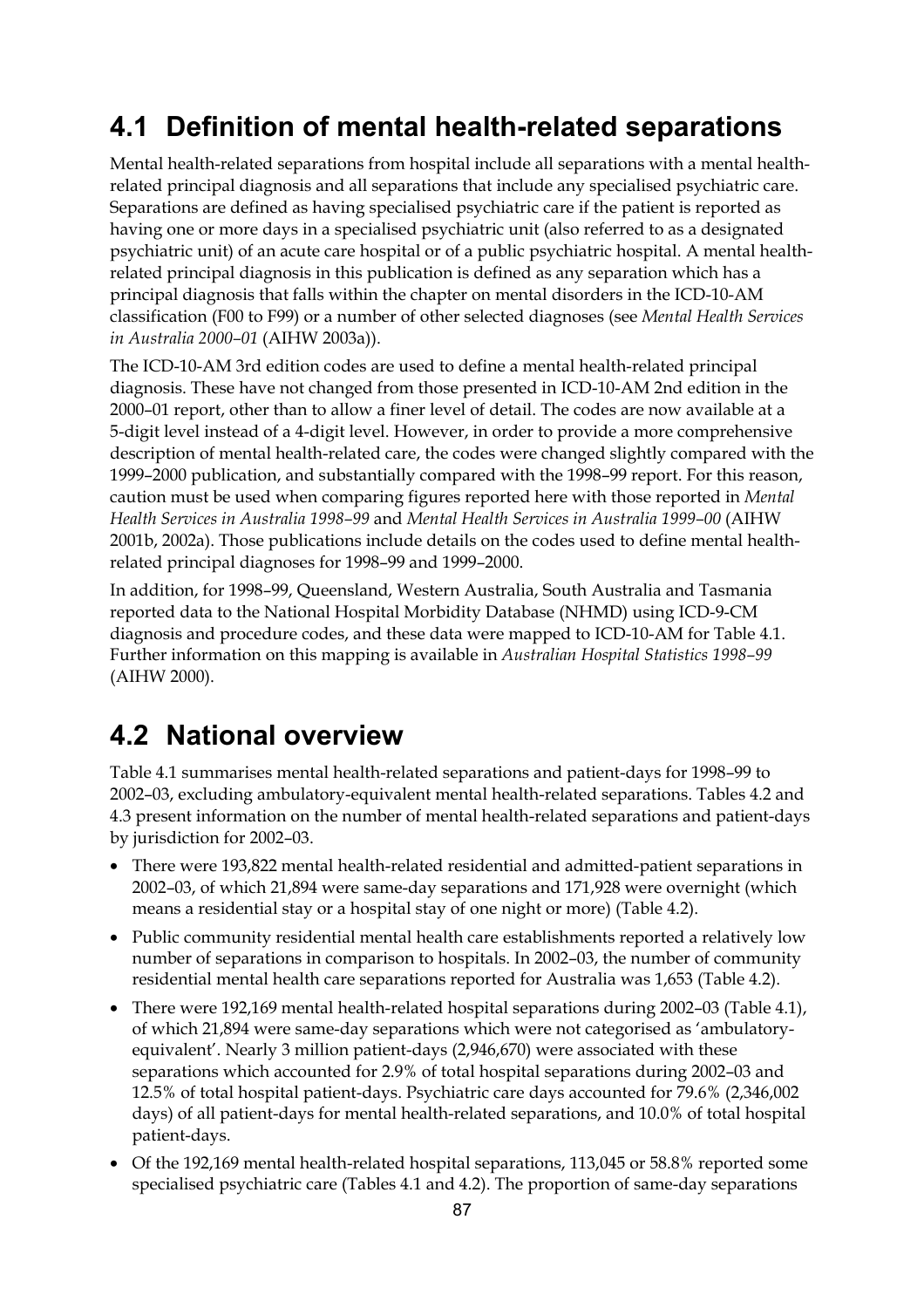that included specialised psychiatric care was 40.9%, and for overnight separations, 61.1%. The proportion of all mental health-related overnight patient-days that were psychiatric care days was 79.6%.

- Separations with specialised psychiatric care accounted for 52.6% of mental health-related separations in public acute hospitals, and 69.2% of those in private hospitals.
- Public hospital separations accounted for 80.7% of all mental health-related separations and 81.5% of all mental health-related patient-days in 2002–03.
- In comparison with other hospital types, public psychiatric hospitals reported the smallest numbers of separations (7.6% of all mental health-related separations) and separations with specialised psychiatric care (12.0%) and public acute hospitals reported the largest numbers (73.1% and 65.3%, respectively) (Table 4.1).
- Public psychiatric hospitals reported a relatively large proportion of patient-days (31.1% of the total), especially for separations with specialised psychiatric care (38.0%). However, it is estimated that a relatively large proportion of these patient-days occurred prior to the 2002–03 financial year. Of patient-days for separations from public psychiatric hospitals, an estimated 35.8% occurred during 2002–03 compared with estimates of 89.3% for public acute hospitals and 94.5% for private hospitals (Table 4.3). For information on how these estimates were calculated, refer to *Mental Health Services in Australia 1999–00* (AIHW 2002a).

The next section presents data from Table 4.1 on the changes from 1998–99 to 2002–03. Figures 1.5, 1.6 and 1.7 also present time series information on the number of separations, patient-days and average and median lengths of stay by hospital type.

- The number of mental health-related separations for 2002–03 (192,169) was 5.0% more than the 182,981 reported for 1998–99. There was an increase of 2.1% for overnight separations (166,802 to 170,275 separations) and an increase of 35.3% for same-day separations (16,179 to 21,894 separations).
- The 113,045 separations with specialised psychiatric care for 2002–03 represent a 6.8% increase from 1998–99 (105,837 separations) and a 1.9% increase from 2001–02 (110,969 separations).
- Between 1998–99 and 2002–03, the number of mental health-related non-ambulatoryequivalent same-day separations in private hospitals increased by 44.2%.
- The majority of mental health-related hospital separations continued to be reported in the public sector. In 2002–03, 80.7% of mental health-related hospital separations were reported by public hospitals. In 1998–99, this figure was 79.5%.
- Compared with 1998–99, the patient-days reported for 2002–03 decreased by 5.0% for separations with specialised psychiatric care (2,508,412 to 2,384,159 days) and by 14.4% for separations without specialised psychiatric care (from 657,080 to 562,511 days). The corresponding comparisons between 2001–02 and 2002–03 show a decrease of 3.0% in patient-days for separations with specialised psychiatric care and a decrease of 9.1% in those without specialised psychiatric care.
- Patient-days for mental health separations in public hospitals accounted for 81.5% of all mental health patient-days in 2002–03, compared with 83.6% in 1998–99.
- Patient-days for mental health-related separations decreased by 6.9% between 1998–99 and 2002–03 and by 4.3% between 2001–02 and 2002–03. The relatively large decrease in patient-days from 1999–00 to 2000–01 was largely attributable to public sector hospitals where patient-days decreased by 16.5% between 1999–00 and 2000–01 (see Figure 1.6). This reduction in patient-days was marked for Queensland and was largely the result of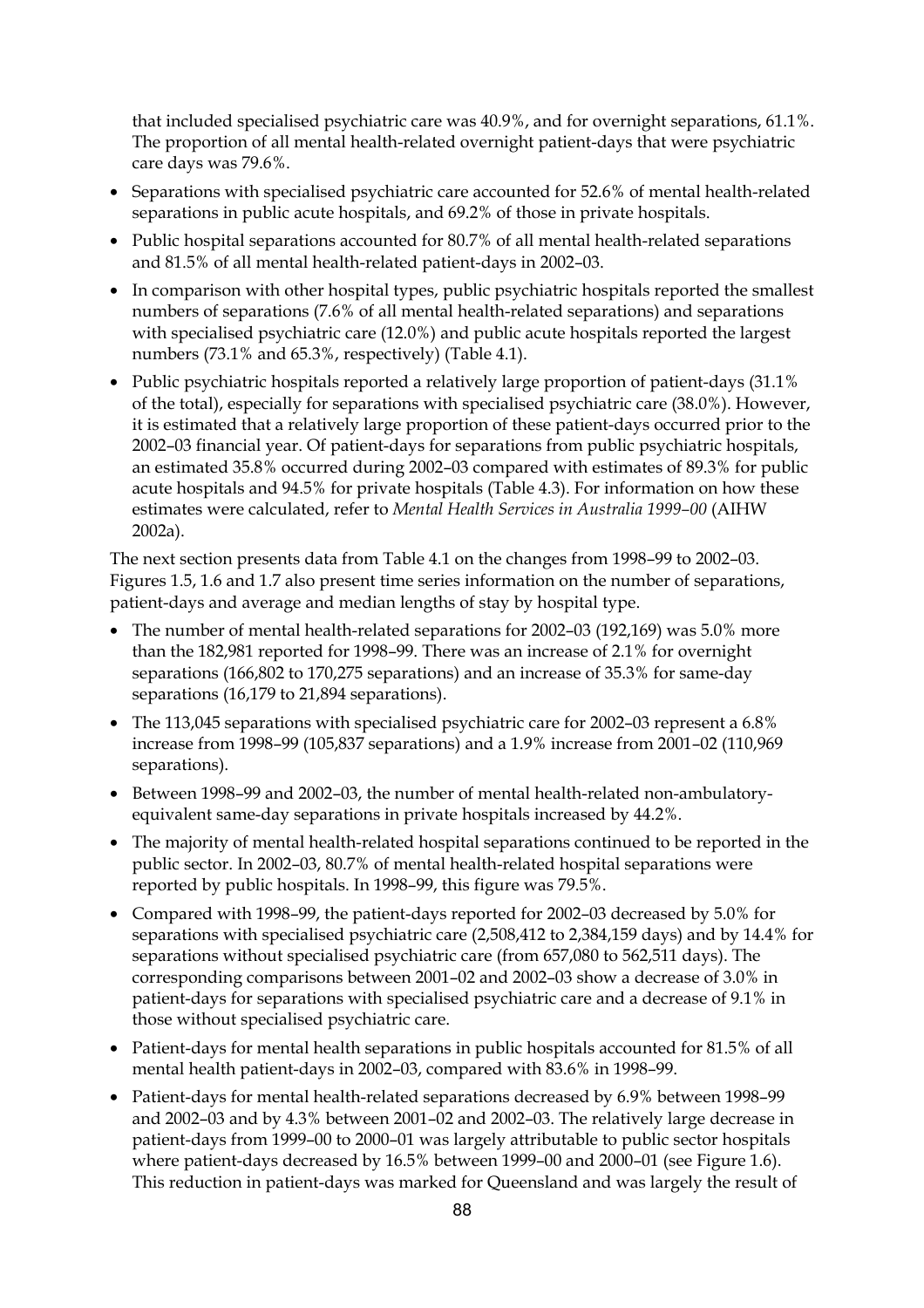the statistical discharge and readmission of long-stay patients on 30 June 2000 in this state to cater for the change in the *National Health Data Dictionary* care type definition, effective from 1 July 2000. This would have had the effect of inflating the number of patient-days reported in 1999–00 and of reducing the number of patient-days reported for 2000–01. Also, a number of long-stay patients were separated from public psychiatric hospitals in Tasmania and admitted to residential facilities over the period 2000–01 to 2001–02. This would also have had the effect of inflating the number of patient-days reported compared with earlier years. In private hospitals, the number of patient-days for mental healthrelated separations increased by 5.4%, from 517,963 in 1998–99 to 545,934 in 2002–03.

#### **Box 4.1: Measuring hospital activity**

*This report presents summary data on admitted-patient mental health care in terms of number of separations and patient-days (and psychiatric care days). Statistics on admitted patients are compiled when an admitted patient (a patient who undergoes a hospital's formal admission process) completes an episode of care and 'separates' from the hospital. This is because most of the data on the use of hospitals by admitted patients are based on information provided at the end of patients' episodes of care, rather than at the beginning. The length of stay and the procedures carried out are then known and the diagnostic information is more accurate.* 

*Separation and patient-day data provide valuable information on the level of admitted-patient health care activity undertaken by hospitals. However, this information should be interpreted with an understanding of the characteristics of these two types of data.* 

*Separation is the term used to refer to the episode of care, which can be a total hospital stay (from admission to discharge, transfer or death), or a portion of a hospital stay beginning or ending in a change of type of care (for example, from acute to rehabilitation). 'Separation' also means the process by which an admitted patient completes an episode of care by being discharged, dying, transferring to another hospital or changing type of care. Separation data provide information on the number of hospital stays completed in a designated time period, typically a financial year. These data can be used as a measure of hospital activity; however, they can represent quite different types of activity. Some separations will be after sameday stays in hospital, some for stays of a few days, but some can be for stays of months or, rarely, years. Thus, the separations data do not allow accurate comparison of hospitals that tend to provide for longer stays and report fewer separations (e.g. public psychiatric hospitals) with hospitals that concentrate on providing numerous short stays (e.g. acute care hospitals).* 

*Patient-day means the occupancy of a hospital bed (or chair in the case of some same-day patients) by an admitted patient for all or part of a day. The patient-day (and psychiatric care day) data measure hospital activity in a way that is not as affected by variation in length of stay, as short-stay activity is represented in the same way as long-stay activity. However, the patient-day data presented in this report include days within hospital stays that occurred prior to 1 July 2002, provided that the separation from hospital occurred during 2002–03. This has little or no impact in private and public acute hospitals, where separations are relatively brief, throughput is relatively high, and the patient-days that occurred in the previous year are expected to be approximately balanced by the patient-days not included in the counts because they are associated with patients yet to separate from the hospital, and are therefore yet to be reported.* 

*However, some public psychiatric hospitals provide very long stays for small numbers of patients and, as a result, would have comparatively large numbers of patient-days recorded that occurred prior to 2002–03. Table 4.3 presents information on the estimated proportion of patient-days that occurred within the 2002–03 financial year for 2002–03 separations. For public psychiatric hospitals the proportion of mental health-related patient days that occurred in the year was 35.8%. In comparison, the figures for public acute and private hospitals were 89.3% and 94.5% respectively.* 

*Because lengths of stay for patients of public psychiatric hospitals can vary widely, and separations may occur unevenly over time, the extent to which patient-days that occurred prior to 2002–03 are balanced by patient-days associated with patients yet to separate from hospital is not known. Hospital activity relating to these patients would therefore be better estimated with information on patient-days in the reporting year for both patients who separate in the year and patients who do not. These data are not available nationally for 2002–03.*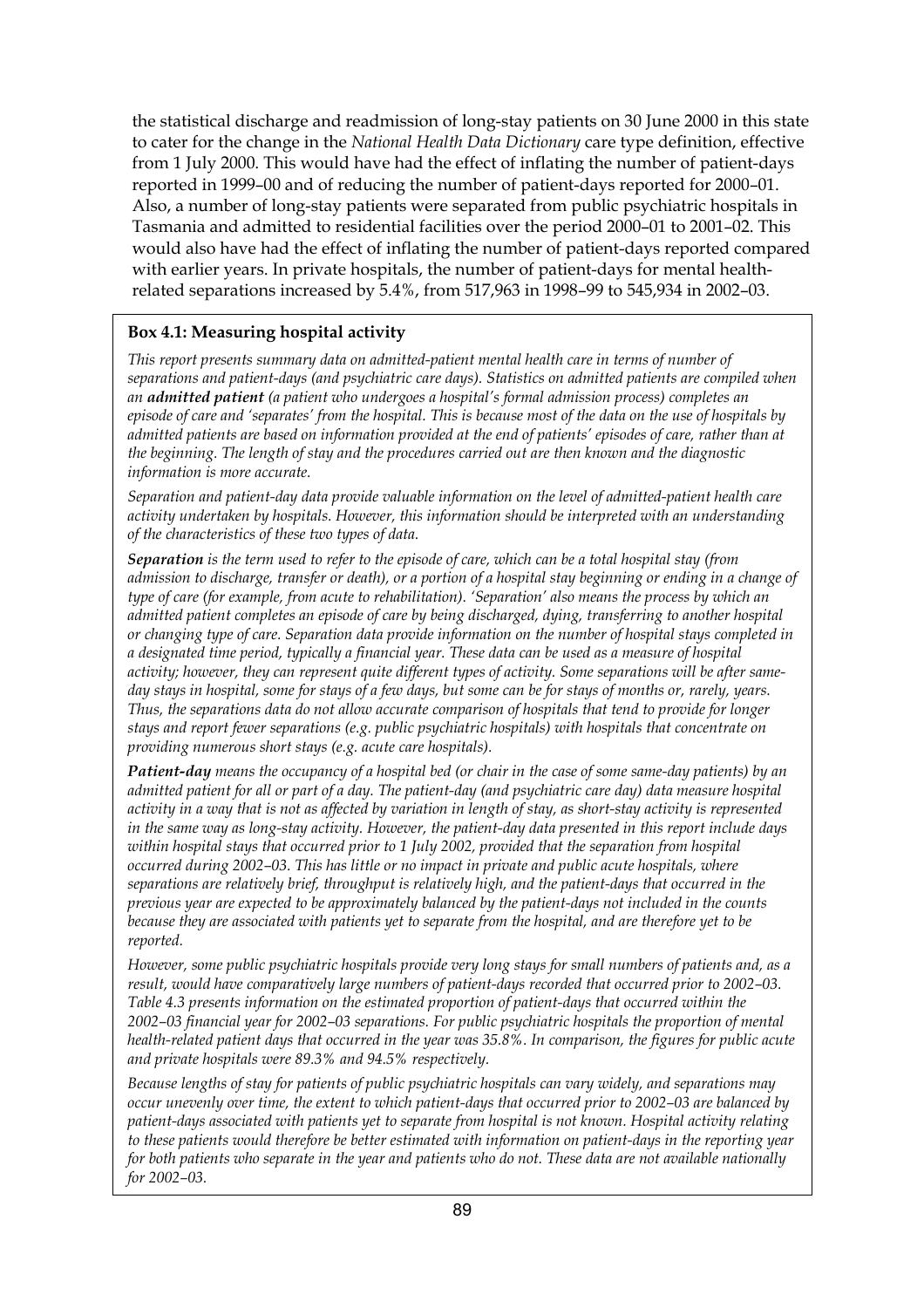There was some variation between jurisdictions in the organisation and distribution of admitted-patient and residential mental health care services. These differences included:

- the availability of admitted-patient mental health care services in each state and territory
- the availability of residential mental health care facilities
- differing admission practices, particularly with regard to same-day separations
- differences in the types of establishments that are categorised as hospitals (see Box 4.2).

There are also differences between jurisdictions in the spread of the population in major cities and in regional and remote areas, and other demographic characteristics of the population. These differences may result in variation in the proportions of separations and patient-days reported for the different provider types, in the proportions of separations that are for same-day stays, and the proportion of separations for which specialised psychiatric care was reported. This report therefore presents information separately for each service provider type, for same-day and overnight separations, and for separations with specialised psychiatric care (see Chapter 5) and without specialised psychiatric care (see Chapter 6). This allows comparisons to be made between provider types and jurisdictions including or excluding particular types of separations, as appropriate for specific purposes.

# **4.3 Admitted patient mental health care**

### **National overview**

This section presents a brief overview of the data available on mental health-related separations for 2002–03 (Figure 4.1). There were 192,169 mental health-related separations in 2002–03, with 113,045 of these separations including specialised psychiatric care. The total number of patient-days was 2,946,670, which included 2,346,002 days with specialised psychiatric care (Table 4.1). The average length of stay was 15.3 days with a median of 6 days (Figure 4.1). Nationally, there were 9.9 hospital separations and 151.9 patient-days for mental health-related separations and 120.9 psychiatric care days per 1,000 population (see Tables 4.2 and 4.3 respectively).

The mental health legal status of most separations was either *Voluntary* or *Not reported*, with 19.6% reporting *Involuntary* status. Over three-quarters of the separations (76.5%) reported a funding source of *Public patient* (includes Australian Health Care Agreements and reciprocal health care agreements) and 17.3% reported a funding source of *Private health insurance*. Over half (52.5%) the separations were for female patients, and 41.0% of patients were in the 25–44 age group. The majority of separations were in the public sector (80.7%) and most patients (93.8%) had a care type of *Acute care*. A large proportion of patients (79.4%) had a separation mode of *Other*, suggesting that these patients went home after separation from the hospital.

*Depressive episode* (F32) was the most common principal diagnosis. The most common procedure reported was *General allied health interventions* (Block 1916), followed by *Cerebral anaesthesia* (Block 1910) and *Electroconvulsive therapy* (Block 1907). The most commonly reported AR-DRG was *Major affective disorders age less than 70 without catastrophic or severe complications or comorbidities* (U63B).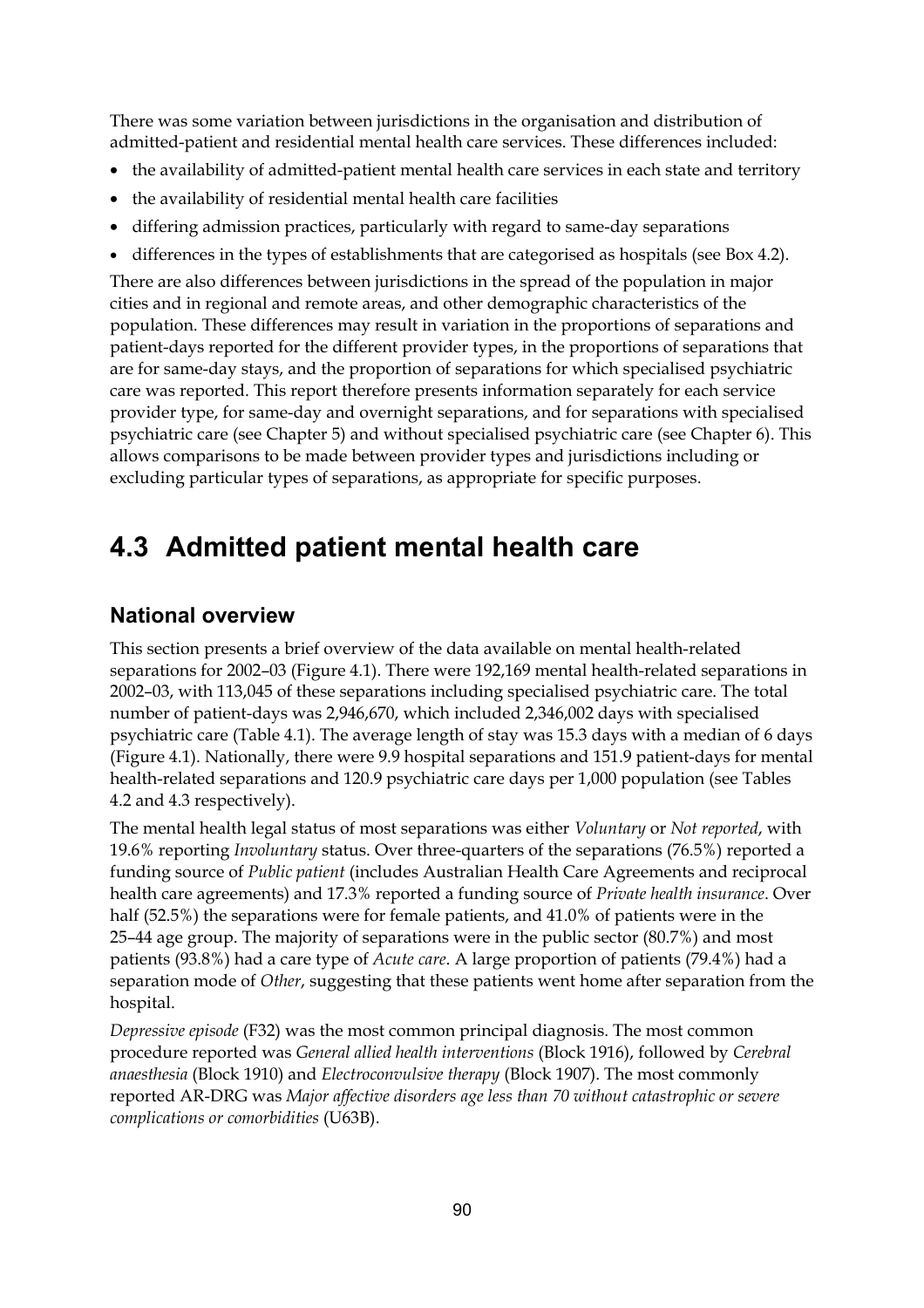## **States and territories**

Table 4.2 shows the number of same-day, overnight and total mental health-related separations per 1,000 population by hospital type for each state and territory. Ambulatoryequivalent mental health-related same-day hospital separations are excluded (see Chapter 3).

#### **Box 4.2: State and territory differences in the scope of services provided for admitted patients**

*Mental health care for admitted patients in Australia is provided in a large and complex system. Differences in the data presented by jurisdictions may reflect different service delivery practices, differences in admission practices and/or differences in the types of establishments categorised as hospitals. Interpretation of the differences between jurisdictions therefore needs to be done with care.* 

*Some of the differences in service delivery practices are illustrated in Tables 4.2 and 4.3. These show, for example, the relatively high rates of separations for public residential mental health care establishments for Tasmania compared with other jurisdictions.* 

*There are some differences in the approach states and territories and the public and private sectors take to the formal admission and separation of people attending hospital on a same-day basis, for example for group therapy sessions or day programs. In jurisdictions such as Tasmania and the territories, these attendances are recorded as non-admitted-patient occasions of service. In other jurisdictions, the majority of patients are formally admitted for this care and therefore this care is reported as same-day separations. For example, psychotherapy (and other allied health psychology interventions) tends to be provided on an admitted-patient basis in New South Wales, Victoria, Queensland, Western Australia and South Australia (see Tables A3.12 and A3.20), but not in the other jurisdictions. Where possible, same-day separations which can be regarded as equivalent to ambulatory mental health care have been reported in Chapter 3 (also see Appendix 3). However, these differences may still have some potential to affect the comparability of the separation and service contact data.* 

*States and territories also differ in the extent to which they classify some of their mental health-related residential facilities as admitted patient services within hospitals (or separate hospitals) or as communitybased, non-admitted services. This variation applies, for example, with psychogeriatric and long-stay rehabilitation services for people with mental health disorders, which are characterised by relatively lengthy stays. The inclusion of these services in a jurisdiction's admitted patient mental health care statistics increases the number of separations, the number of patient-days and the average length of stay relative to jurisdictions that exclude one or more of these services.* 

*In New South Wales, Western Australia and South Australia mental health services that provide long-stay rehabilitation services and some specialised psychogeriatric units are included within admitted-patient settings. In New South Wales, the number of these units included is relatively small. In the Australian Capital Territory and the Northern Territory these activities are undertaken outside admitted-patient settings. In Tasmania, psychogeriatric patients are cared for in community (non-hospital) settings. In Victoria, long-stay aged care mental health services have been transferred to community-based services, acute psychogeriatric care occurs in specialised admitted-patient facilities, and a number of long-term rehabilitation beds have been transferred to community-based residential beds. Queensland does not classify any of its extended treatment services as residential. Whereas many of these services are included in admitted-patient data, some psychogeriatric beds are co-located in nursing homes and are reported in the aged care data set.* 

*Some of this variation is illustrated in Tables 5.25, 5.26, 6.20 and 6.21. These tables show, for example, that public hospitals in New South Wales, Queensland, Western Australia and South Australia reported markedly more separations and patient-days for the care types of 'rehabilitation', 'psychogeriatric care' and 'maintenance care' than all the other jurisdictions. In Queensland public hospitals, the administrative practice of assigning a care type of 'maintenance care' to long-stay patients has the effect of reducing the proportion of rehabilitation and psychogeriatric patients reported.* 

For Australia as a whole, there were 9.9 mental health-related hospital separations per 1,000 population. South Australia had the highest rate (12.6 separations per 1,000 population).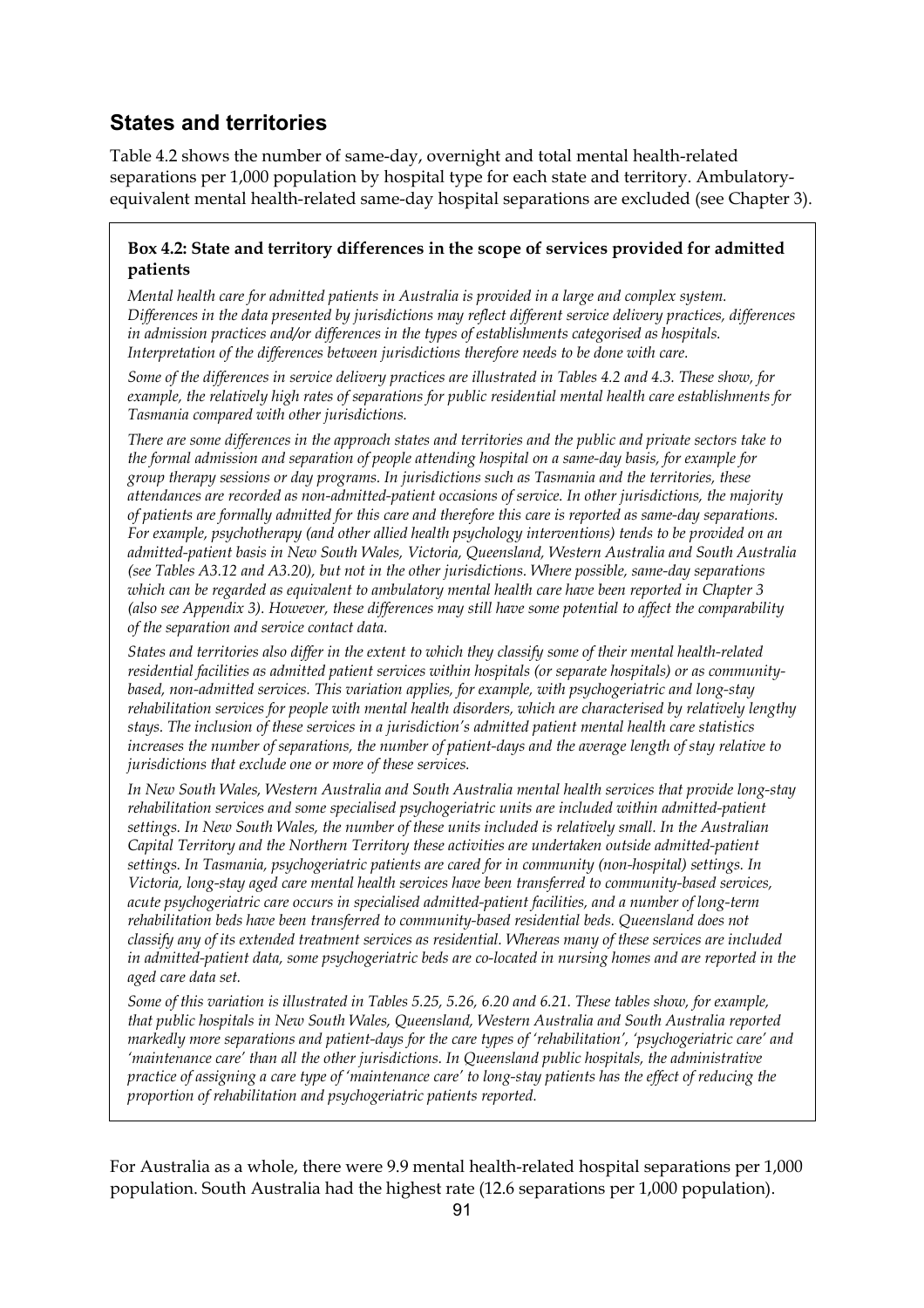Nationally, there were 8.8 overnight mental health-related separations per 1,000 population. South Australia had the highest rate at 11.3 overnight mental health-related separations per 1,000 population. Victoria had the highest rate for same-day mental health related separations (1.7 per 1,000 population).

Table 4.3 presents a summary of the patient-days, psychiatric care-days and patient days per 1,000 population by hospital type and state and territory for separations that occurred during 2002–03. Of the 2,946,670 patient-days for mental health-related separations, 2,924,776 were overnight separations.

Queensland reported the highest number of patient-days for mental health-related separations per 1,000 population (210.6 patient-days) and also had the highest number of psychiatric care days per 1,000 population (185.4). South Australia had the second highest population rate for patient-days (160.9 patient-days per 1,000 population) and for psychiatric care days (128.2 per 1,000 population).

These state and territory differences may reflect differences in the provision of admittedpatient mental health services. They may also reflect administrative practice differences between jurisdictions in the coding of statistical discharge, with variation in the proportion of separations ending in statistical discharge (see Tables 5.24 and 6.19). Further, Queensland does not classify any of its extended treatment services as residential. Although many of these services are included in admitted-patient data, some psychogeriatric beds are colocated within residential aged care facilities and not covered in this report.

# **Principal and additional diagnoses**

Table 4.4 presents statistics on type of separation, patient-days and psychiatric care days of mental health-related separations (as defined for this report) and other separations for which a mental health-related additional diagnosis was reported.

- There were 449,524 separations that either received specialised psychiatric care and/or reported a mental health-related diagnosis.
- Of these, 41.2% reported a mental health-related principal diagnosis, and 76.7% reported a mental health-related additional diagnosis.
- Approximately 57.3% of separations that reported a mental health-related principal diagnosis and 24.7% of separations that reported a mental health-related principal and/or additional diagnosis received specialised psychiatric care
- In 2002–03, 94.0% of separations with specialised psychiatric care had a mental healthrelated principal diagnosis and 49.5% of those with a mental health-related principal diagnosis also had a mental health-related additional diagnosis. The majority of those without a mental health-related principal diagnosis had a mental health-related additional diagnosis (59.3%) (statistics for these separations are presented in Chapter 5).
- There were 79,124 separations with a mental health-related principal diagnosis that did not receive specialised psychiatric care (statistics for these separations are presented in Chapter 6); 39.2% of these also reported a mental health-related additional diagnosis. For separations where the patient did not receive specialised psychiatric care and the principal diagnosis was not mental health-related, a mental health-related additional diagnosis was reported for 257,355 separations.

Data on the principal diagnosis groups presented in Table 4.5 indicate the number of separations and patient-days (with and without specialised psychiatric care) by principal diagnosis chapters. Overall, 90.4% of all mental health-related separations reported a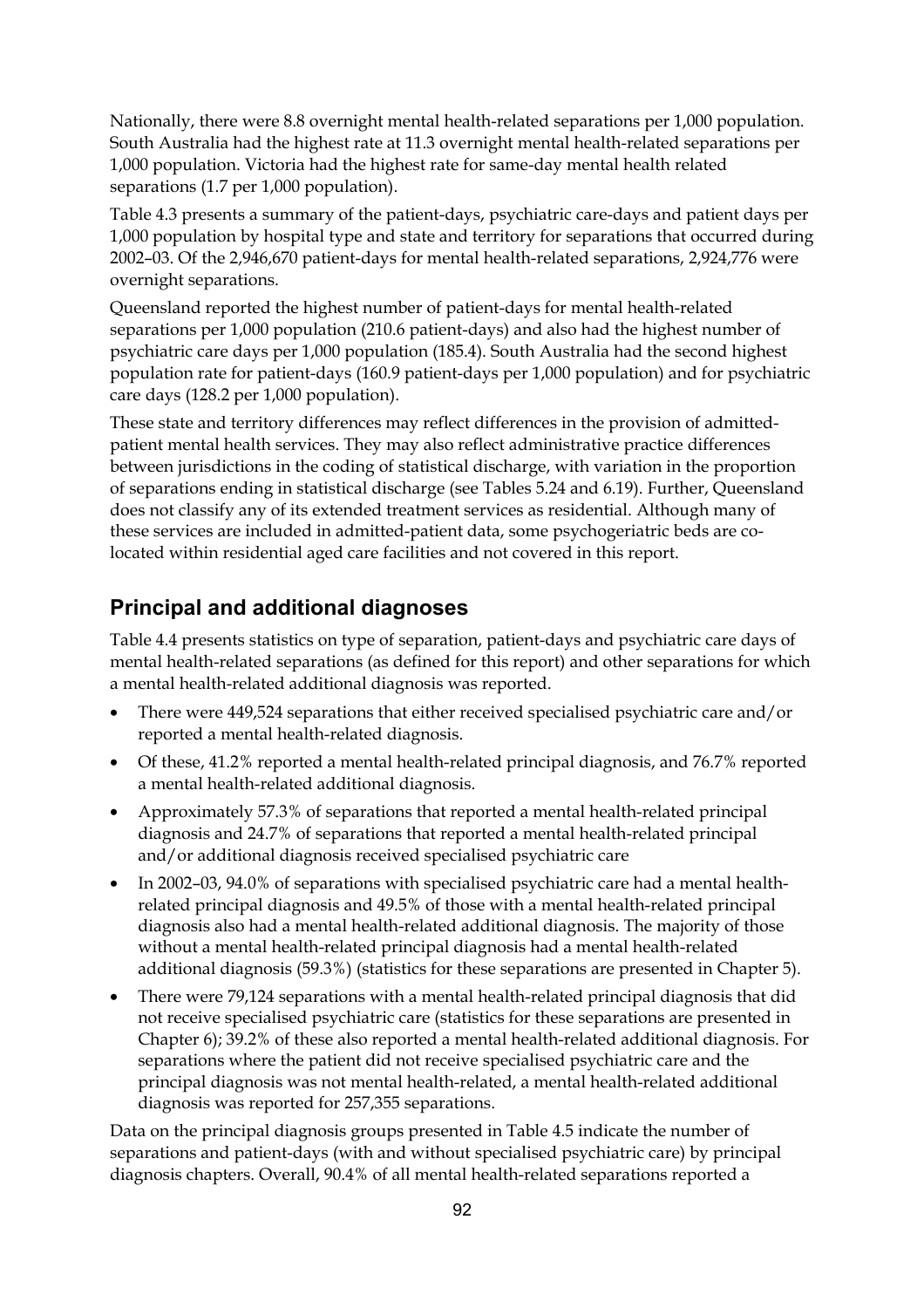principal diagnosis in *Mental and behavioural disorders* (F00–F99), and 4.0% reported a principal diagnosis in *Diseases of the nervous system* (G00–G99).

Of the separations with specialised psychiatric care in 2002–03, 104,799 or 92.7% were reported as having a principal diagnosis in the chapter *Mental and behavioural disorders*  (F00–F99). Almost 58% of the remaining separations had principal diagnoses of *Injury, poisoning and certain other consequences of external causes* (S00–T98) or *Factors influencing health status and contact with health services* (Z00–Z99).

Of the separations without specialised psychiatric care, 87.1% reported a principal diagnosis in *Mental and behavioural disorders* (F00–F99) and 8.3% in *Diseases of the nervous system* (G00–G99). For more detail on patient characteristics and principal diagnoses, refer to Chapters 5 and 6.

# **4.4 Residential care provided by public residential mental health care establishments**

In 2002–03, there were 1,653 residential mental health care separations reported for Australia (see Table 4.2) compared with 1,559 separations for 2001–02. The available data for 2002–03 represent an increase in separations reported for Tasmania and Western Australia of 51.6% and 32.5% respectively. Tasmania had the largest number of separations from residential care per 1,000 population (1.1). There were no separations reported for Queensland and the Northern Territory, as these jurisdictions do not have facilities reported as public residential mental health care establishments.

There are no national data available on the characteristics of residents of residential mental health establishments, nor on the length of time that residents spend in the establishments. However, data are expected to become available from the 2004–05 reference year.

# **4.5 Commonwealth State/Territory Disability Agreement-funded residential mental health care provided by disability support services**

The disability support services data presented in this section were sourced from the CSTDA NMDS collection. This data collection contains data on the characteristics of persons using a CSTDA-funded disability support service between 1 January and 30 June 2003 (see section 3.5 in Chapter 3 for information on changes to this collection since 2002). The data presented below are on clients with a psychiatric disability who received residential services. The psychiatric disability can be the service user's primary psychiatric disability or one of the service user's other significant disabilities. The term 'primary disability' refers to the disability category identified by the service user, carer or service as the disability most affecting the client's everyday life. A number of 'other significant' disabilities may be identified by the service user.

Figure 4.2 illustrates the profile of residential service users in terms of CSTDA NMDS data items. Between 1 January and 30 June, there were 2,408 users, of CSTDA-funded residential disability support services who had *Psychiatric disability* reported as either a primary or other significant disability. *Psychiatric disability* was more commonly reported by service users as an 'other significant disability' rather than as a primary disability. The most common primary disability was *Intellectual disability* (72.9%) compared with 13.6% for *Psychiatric*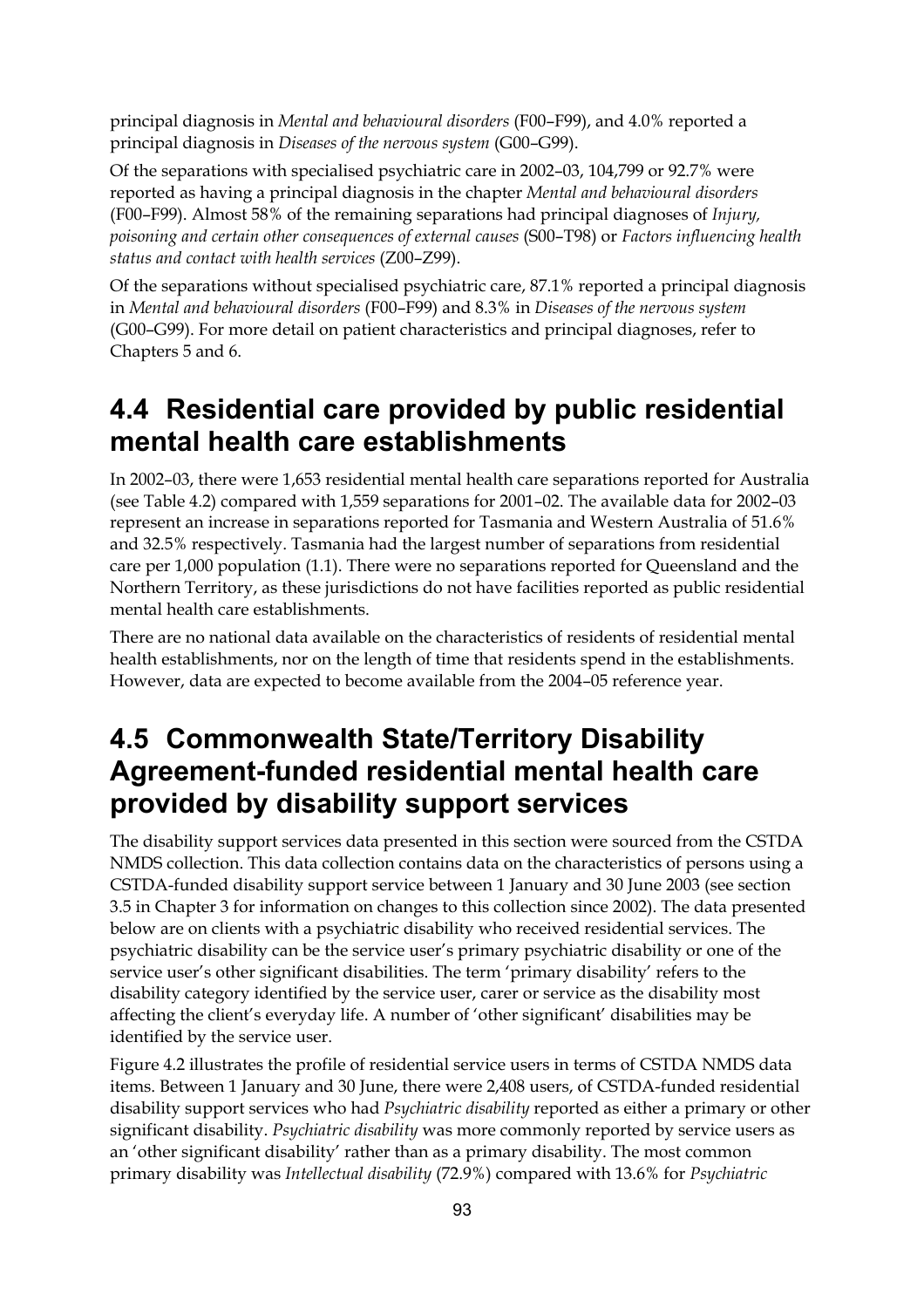*disability*. Males represented 55.4% of residential service users with *Psychiatric disability* reported as either a primary or other significant disability. The number of residential service users was greatest in the 35–44 age group. New South Wales had the largest number of residential care service users.

The majority of residential service users were Australian-born (93.4%). Residents born in English-speaking countries other than Australia and non-English-speaking countries made up 5.5% of service users. For residential care provided to clients with *Psychiatric disability* reported as either a primary or other significant disability, 3.5% of service users were identified as being Aboriginal or Torres Strait Islander peoples.

The main source of income for a majority of service users aged 16 years and over (72.6%) was *Disability Support Pension.* For 25.5% income was not known or not stated. For clients aged less than 16 years, 43.6% of the clients' parents or guardians received the Carer Allowance, and for 48.7% the provision of the Carer Allowance was not known or not stated.

The most common type of residential service received was for *Group homes* (58.5%). The most commonly reported living arrangement was *Lives with others* (85.5%) and the most common accommodation type was *Domestic-scale supported living facility* (51.4%) followed by *Supported accommodation facility* (32.9%).

The location of clients receiving services was classified as *Major city, Inner regional, Outer regional, Remote, Very remote* or *Not reported* based on the client's postcode—63.1% of services were received by residents in major cities.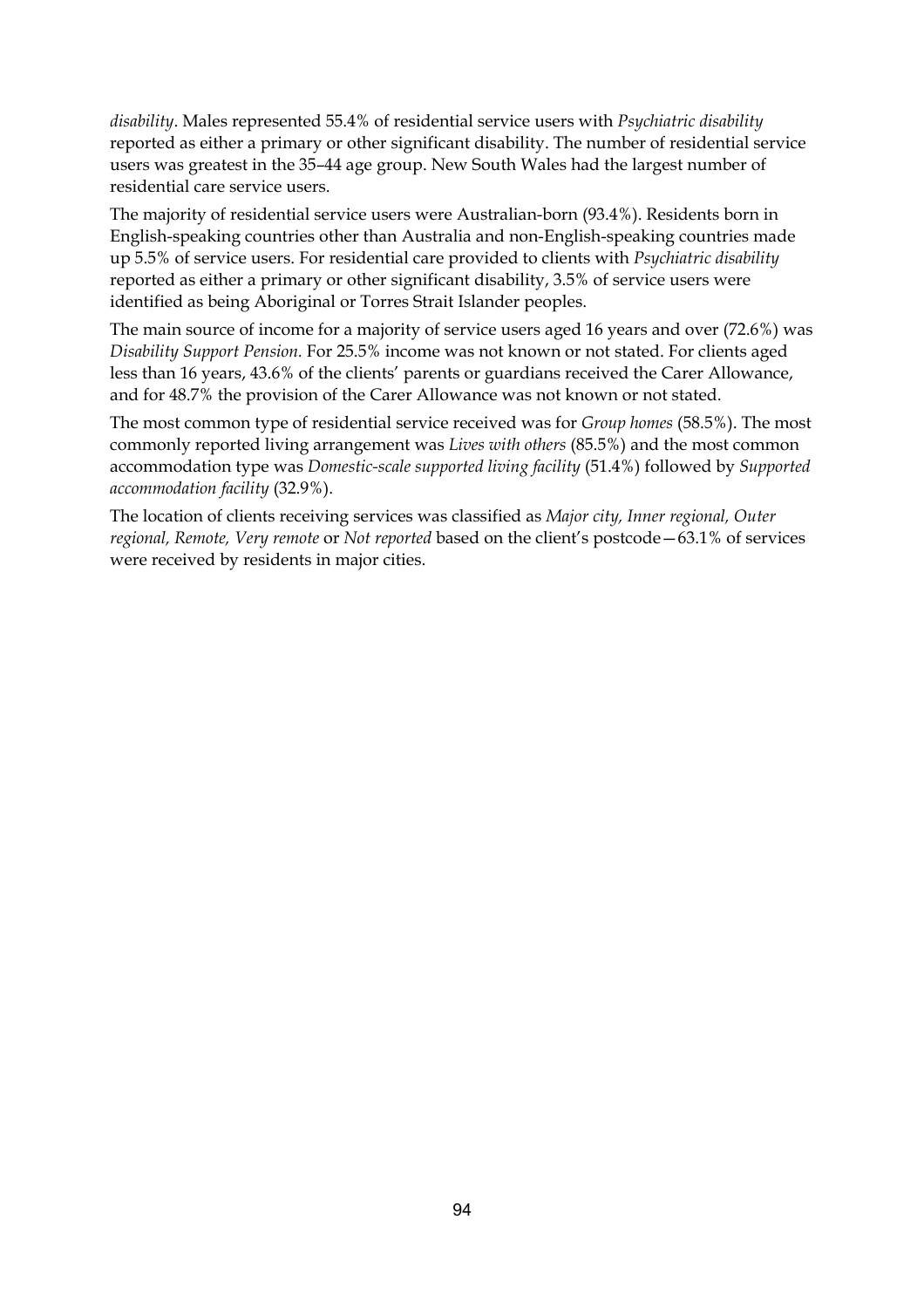

**Figure 4.1: Summary of data reported for mental health-related separations, all hospitals, Australia, 2002–03**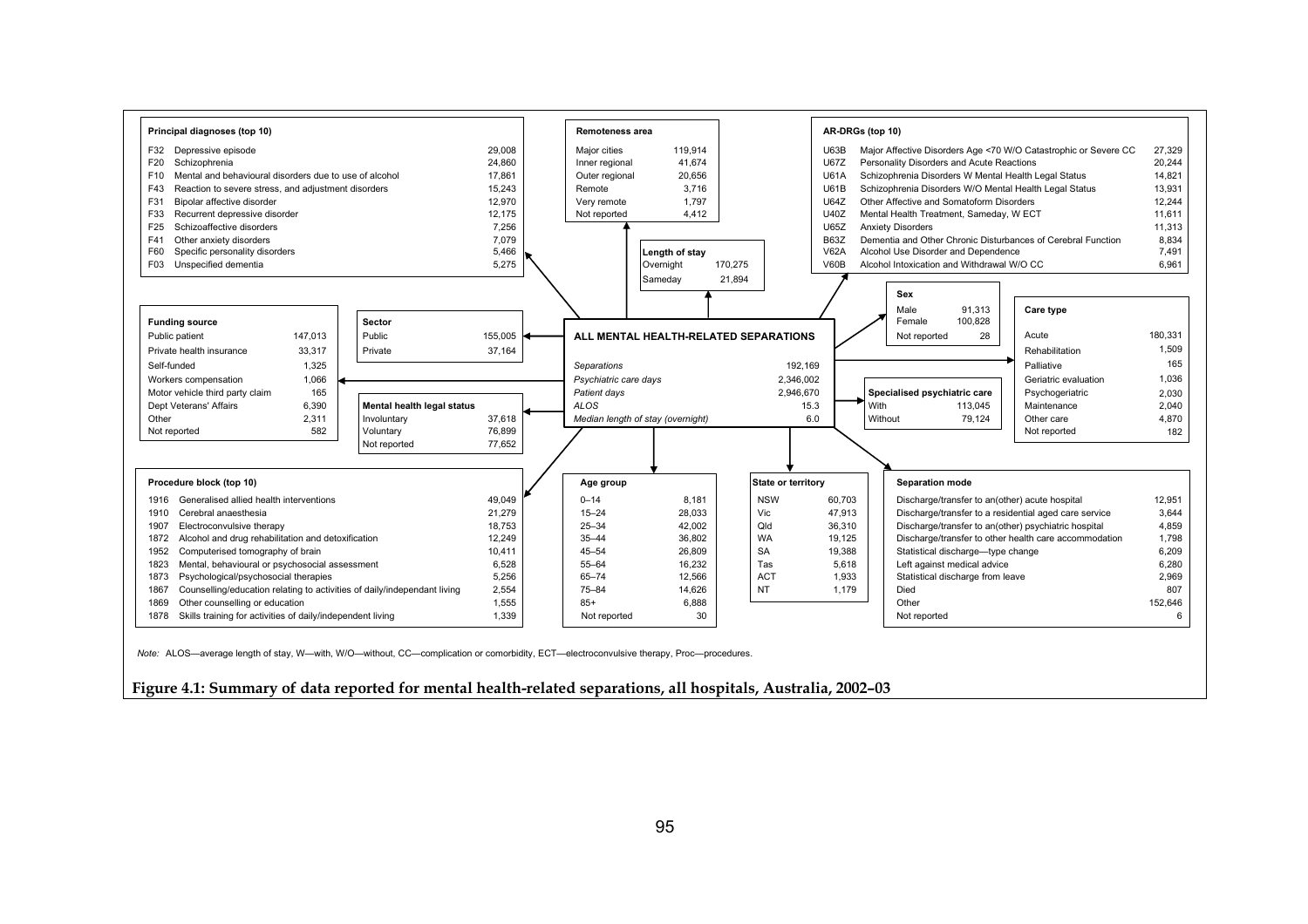|                                                            | 1998-99 <sup>(a)</sup> | 1999-00       | 2000-01 | 2001-02            |         | 2002-03                      |                                          |
|------------------------------------------------------------|------------------------|---------------|---------|--------------------|---------|------------------------------|------------------------------------------|
|                                                            | Number                 | <b>Number</b> | Number  | Number             | Number  | % change<br>since<br>1998-99 | % of all<br>mental<br>health-<br>related |
|                                                            |                        |               |         | <b>Separations</b> |         |                              |                                          |
| Same-day separations with specialised psychiatric care     |                        |               |         |                    |         |                              |                                          |
| Public acute                                               | 5,182                  | 4,780         | 4,796   | 4,954              | 4,962   | $-4.2$                       | 2.6                                      |
| Public psychiatric                                         | 1,281                  | 534           | 1,178   | 631                | 648     | $-49.4$                      | 0.3                                      |
| Private                                                    | 2,309                  | 2,198         | 2,370   | 2,951              | 3,355   | 45.3                         | 1.7                                      |
| Total                                                      | 8,772                  | 7,512         | 8,344   | 8,536              | 8,965   | 2.2                          | 4.7                                      |
| Same-day separations without specialised psychiatric care  |                        |               |         |                    |         |                              |                                          |
| Public acute                                               | 6,807                  | 7,232         | 8,593   | 11.090             | 11,946  | 75.5                         | 6.2                                      |
| Public psychiatric                                         | 0                      | 0             | 29      | 93                 | 142     | $\ddot{\phantom{a}}$         | 0.1                                      |
| Private                                                    | 600                    | 884           | 634     | 93                 | 841     | 40.2                         | 0.4                                      |
| Total                                                      | 7,407                  | 8.116         | 9,256   | 11,276             | 12,929  | 74.6                         | 6.7                                      |
| All same-day mental health-related separations             |                        |               |         |                    |         |                              |                                          |
| Public acute                                               | 11,989                 | 12,012        | 13,389  | 16,044             | 16,908  | 41.0                         | 8.8                                      |
| Public psychiatric                                         | 1,281                  | 534           | 1,207   | 724                | 790     | $-38.3$                      | 0.4                                      |
| Private                                                    | 2,909                  | 3,082         | 3,004   | 3,615              | 4,196   | 44.2                         | 2.2                                      |
| Total same-day separations                                 | 16,179                 | 15,628        | 17,600  | 20,383             | 21,894  | 35.3                         | 11.4                                     |
| Overnight separations with specialised psychiatric care    |                        |               |         |                    |         |                              |                                          |
| Public acute                                               | 59,252                 | 63,635        | 63,279  | 66,937             | 68,866  | 16.2                         | 35.8                                     |
| Public psychiatric                                         | 17,982                 | 15,568        | 13,965  | 13,246             | 12,867  | $-28.4$                      | 6.7                                      |
| Private                                                    | 19,831                 | 20,126        | 22,464  | 22,250             | 22,347  | 12.7                         | 11.6                                     |
| Total <sup>(b)</sup>                                       | 97,065                 | 99,329        | 99,708  | 102,433            | 104,080 | 7.2                          | 54.2                                     |
| Overnight separations without specialised psychiatric care |                        |               |         |                    |         |                              |                                          |
| Public acute                                               | 54,894                 | 53,036        | 54,402  | 52,665             | 54,661  | $-0.4$                       | 28.4                                     |
| Public psychiatric                                         | 0                      | 3             | 584     | 694                | 913     | $\ddot{\phantom{a}}$         | 0.5                                      |
| Private                                                    | 14,843                 | 13,474        | 12,297  | 10,868             | 10,621  | $-28.4$                      | 5.5                                      |
| Total <sup>(b)</sup>                                       | 69,737                 | 66,513        | 67,283  | 64,227             | 66,195  | $-5.1$                       | 34.4                                     |
| All overnight mental health-related separations            |                        |               |         |                    |         |                              |                                          |
| Public acute                                               | 114,146                | 116,671       | 117,681 | 119,602            | 123,527 | 8.2                          | 64.3                                     |
| Public psychiatric                                         | 17,982                 | 15,571        | 14,549  | 13,940             | 13,780  | $-23.4$                      | 7.2                                      |
| Private                                                    | 34,674                 | 33,600        | 34,761  | 33,118             | 32,968  | $-4.9$                       | 17.2                                     |
| Total overnight separations <sup>(b)</sup>                 | 166,802                | 165,842       | 166,991 | 166,660            | 170,275 | 2.1                          | 88.6                                     |
| Separations with specialised psychiatric care              |                        |               |         |                    |         |                              |                                          |
| Public acute                                               | 64,434                 | 68,415        | 68,075  | 71,891             | 73,828  | 14.6                         | 38.4                                     |
| Public psychiatric                                         | 19,263                 | 16,102        | 15,143  | 13,877             | 13,515  | $-29.8$                      | 7.0                                      |
| Private                                                    | 22,140                 | 22,324        | 24,834  | 25,201             | 25,702  | 16.1                         | 13.4                                     |
| Total <sup>(b)</sup>                                       | 105,837                | 106,841       | 108,052 | 110,969            | 113,045 | 6.8                          | 58.8                                     |
| Separations without specialised psychiatric care           |                        |               |         |                    |         |                              |                                          |
| Public acute                                               | 61,701                 | 60,268        | 62,995  | 63,755             | 66,607  | 8.0                          | 34.7                                     |
| Public psychiatric                                         | 0                      | 3             | 613     | 787                | 1,055   | $\ddot{\phantom{0}}$         | 0.5                                      |
| Private                                                    | 15,443                 | 14,358        | 12,931  | 10,961             | 11,462  | $-25.8$                      | 6.0                                      |
| Total <sup>(b)</sup>                                       | 77,144                 | 74,629        | 76,539  | 75,503             | 79,124  | 2.6                          | 41.2                                     |
| Total mental health-related separations                    |                        |               |         |                    |         |                              |                                          |
| Public acute                                               | 126,135                | 128,683       | 131,070 | 135,646            | 140,435 | 11.3                         | 73.1                                     |
| Public psychiatric                                         | 19,263                 | 16,105        | 15,756  | 14,664             | 14,570  | $-24.4$                      | 7.6                                      |
| Private                                                    | 37,583                 | 36,682        | 37,765  | 36,733             | 37,164  | $-1.1$                       | 19.3                                     |
| Total <sup>(b)</sup>                                       | 182,981                | 181,470       | 184,591 | 187,043            | 192,169 | 5.0                          | 100.0                                    |

#### **Table 4.1: Mental health-related separations and patient-days, Australia, 1998–99 to 2002–03**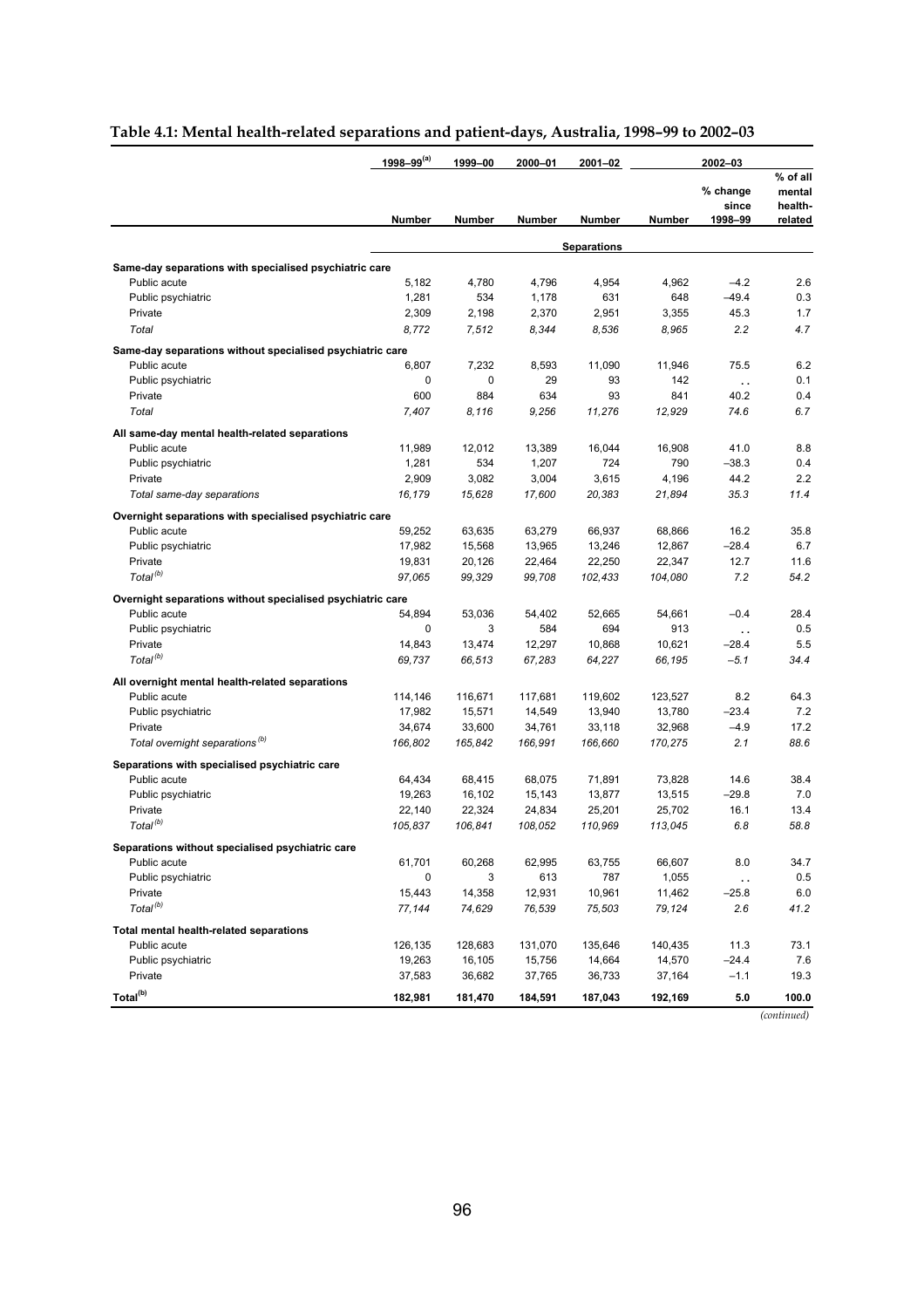#### **Table 4.1 (continued): Mental health-related separations and patient-days, Australia, 1998–99 to 2002–03**

|                                                                                         | $1998 - 99^{(a)}$ | 1999-00       | 2000-01       | 2001-02                              |               |                              |                                          |
|-----------------------------------------------------------------------------------------|-------------------|---------------|---------------|--------------------------------------|---------------|------------------------------|------------------------------------------|
|                                                                                         | Number            | <b>Number</b> | <b>Number</b> | <b>Number</b>                        | <b>Number</b> | % change<br>since<br>1998-99 | % of all<br>mental<br>health-<br>related |
|                                                                                         |                   |               |               | Patient-days                         |               |                              |                                          |
| Patient-days for overnight separations with specialised psychiatric care <sup>(c)</sup> |                   |               |               |                                      |               |                              |                                          |
| Public acute                                                                            | 873,842           | 927,332       | 964,695       | 1,016,394                            | 1,052,562     | 20.5                         | 35.7                                     |
| Public psychiatric                                                                      | 1,283,108         | 1,153,859     | 706,900       | 1,005,287                            | 905,491       | $-29.4$                      | 30.7                                     |
| Private                                                                                 | 342,690           | 341,265       | 395,879       | 428,266                              | 417,141       | 21.7                         | 14.2                                     |
| $Total^{(b)(d)}$                                                                        | 2,499,640         | 2,422,456     | 2,067,474     | 2,449,947                            | 2,375,194     | $-5$                         | 80.6                                     |
| Patient-days for overnight separations without specialised psychiatric care             |                   |               |               |                                      |               |                              |                                          |
| Public acute                                                                            | 477,309           | 470,616       | 452,710       | 469,497                              | 415,369       | $-13$                        | 14.1                                     |
| Public psychiatric                                                                      | 0                 | 12            | 3,075         | 4,767                                | 9,616         | $\ddot{\phantom{a}}$         | 0.3                                      |
| Private                                                                                 | 172,364           | 181,943       | 142,827       | 133,357                              | 124,597       | $-27.7$                      | 4.2                                      |
| Total <sup>(b)(d)</sup>                                                                 | 649.673           | 652,571       | 598,612       | 607,621                              | 549,582       | $-15.4$                      | 18.7                                     |
| Patient-days for all overnight mental health-related separations                        |                   |               |               |                                      |               |                              |                                          |
| Public acute                                                                            | 1,351,151         | 1,397,948     | 1,417,405     | 1,485,891                            | 1,467,931     | 8.6                          | 49.8                                     |
| Public psychiatric                                                                      | 1,283,108         | 1,153,871     | 709,975       | 1,010,054                            | 915,107       | $-28.7$                      | 31.1                                     |
| Private                                                                                 | 515,054           | 523,208       | 538,706       | 561,623                              | 541,738       | 5.2                          | 18.4                                     |
| Total overnight patient-days <sup>(b)(d)</sup>                                          | 3,149,313         | 3.075.027     | 2,666,086     | 3.057.568                            | 2,924,776     | $-7.1$                       | 99.3                                     |
| Total patient-days for all mental health-related separations                            |                   |               |               |                                      |               |                              |                                          |
| Public acute                                                                            | 1,363,140         | 1,409,960     | 1,430,794     | 1,501,935                            | 1,484,839     | 8.9                          | 50.4                                     |
| Public psychiatric                                                                      | 1,284,389         | 1,154,405     | 711,182       | 1,010,778                            | 915,897       | $-28.7$                      | 31.1                                     |
| Private                                                                                 | 517,963           | 526,290       | 541,710       | 565,238                              | 545,934       | 5.4                          | 18.5                                     |
| $\mathsf{Total}^{(\mathsf{b})(\mathsf{d})}$                                             | 3,165,492         | 3,090,655     | 2,683,686     | 3,077,951                            | 2,946,670     | $-6.9$                       | 100.0                                    |
|                                                                                         |                   |               |               | Psychiatric care days <sup>(e)</sup> |               |                              |                                          |
| <b>Overnight separations</b>                                                            |                   |               |               |                                      |               | % change<br>since<br>1999-00 |                                          |
| Public acute                                                                            | n.p.              | 912,599       | 945,134       | 998,773                              | 1,036,121     | 13.5                         | 35.2                                     |
| Public psychiatric                                                                      | n.p.              | 1,117,453     | 706,146       | 988,918                              | 886,711       | $-20.6$                      | 30.1                                     |
| Private                                                                                 | n.p.              | 338,203       | 395,879       | 425.281                              | 414.205       | 22.5                         | 14.1                                     |

(a) For 1998–99, Queensland, Western Australia, South Australia and Tasmania reported data to the NHMD using ICD-9-CM, The data were

mapped to ICD-10-AM for this analysis, as mental health-related principal diagnoses were defined using ICD-10-AM (see Appendix 3).

(b) In Tasmania some long-stay patients in public psychiatric hospitals were integrated into community mental health care services during 2000–01 and 2001–02.<br>Consequently, the number of separations and lengths of stay for

*Total overnight psychiatric care days (b)(d)* n.p. *2,368,255 2,047,159 2,412,972 2,337,037* –1.3 79.3

Public acute n.p. 917,379 949,930 1,003,727 1,041,083 13.5 35.3 Public psychiatric n.p. 1,117,987 707,324 989,549 887,359 –20.6 30.1 Private n.p. 340,401 398,249 428,232 417,560 22.7 14.2 **Total(b)(d) n.p. 2,375,767 2,055,503 2,421,508 2,346,002 –1.3 79.6**

**Total psychiatric care days for all mental health-related separations**<br>Public acute **n.p.** 917,379

(c) The number of patient-days for separations with at least some specialised psychiatric care. This figure will not necessarily be equivalent to a count of psychiatric care days as some separations will include days of specialised psychiatric care and days of other care

(d) Statistical discharge and readmission of long-stay patients in public psychiatric hospitals in Queensland has resulted in inflated numbers<br>1999–00 and psychiatric care days for 1999–00 and reduced patient-days and psyc

(e) Psychiatric care days represent a portion of all mental health-related patient-days. Data for 1998–99 were not reported

 for Western Australian hospitals, Tasmanian private hospitals or national data and are not comparable with the national data for 1999–00 or 2000–01. Not applicable.

n.p. Not published.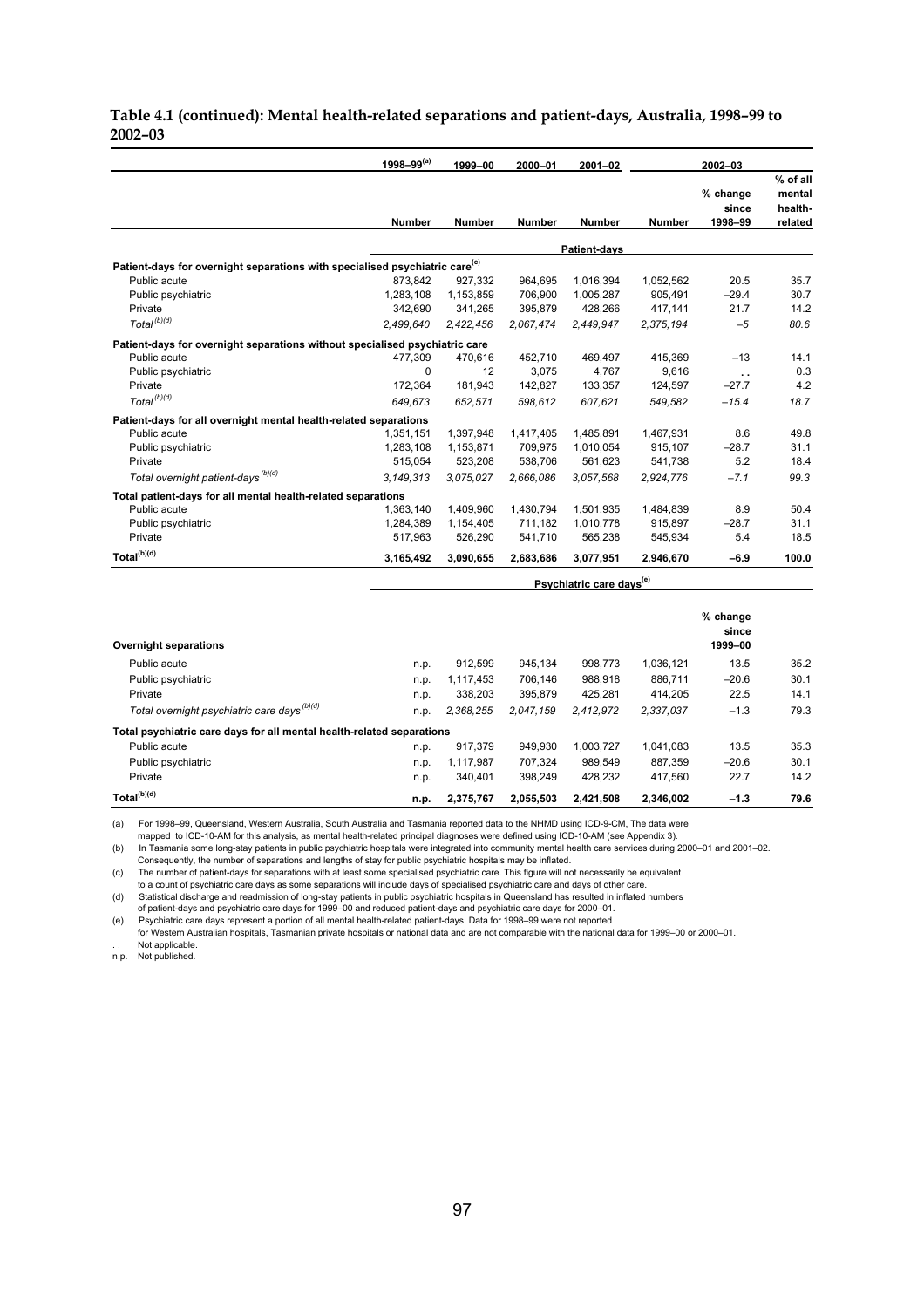|                                                             | <b>NSW</b>    | $Vic^{(b)}$    | Qld           | <b>WA</b>     | <b>SA</b>            | Tas            | <b>ACT</b>             | <b>NT</b>     | <b>Total</b>  |
|-------------------------------------------------------------|---------------|----------------|---------------|---------------|----------------------|----------------|------------------------|---------------|---------------|
|                                                             |               |                |               |               | Same-day separations |                |                        |               |               |
| Same-day separations with specialised psychiatric care      |               |                |               |               |                      |                |                        |               |               |
| Public acute hospitals                                      | 1,197         | 343            | 1,929         | 241           | 553                  | 604            | 78                     | 17            | 4,962         |
| Public psychiatric hospitals                                | 372           | $\overline{2}$ | 3             | 19            | 248                  | 4              | $\sim$                 | $\sim$ $\sim$ | 648           |
| Public hospitals                                            | 1,569         | 345            | 1,932         | 260           | 801                  | 608            | 78                     | 17            | 5.610         |
| Private hospitals                                           | 737           | 833            | 1,147         | 292           | 346                  | n.p.           | n.p.                   | n.p.          | 3,355         |
| All hospitals                                               | 2,306         | 1,178          | 3,079         | 552           | 1,147                | n.p.           | n.p.                   | n.p.          | 8,965         |
| Same-day separations without specialised psychiatric care   |               |                |               |               |                      |                |                        |               |               |
| Public acute hospitals                                      | 2,777         | 6,679          | 830           | 616           | 911                  | 77             | 15                     | 41            | 11,946        |
| Public psychiatric hospitals                                | 142           | 0              | $\mathbf 0$   | 0             | $\mathbf 0$          | 0              | $\ddot{\phantom{1}}$ . | $\sim$ $\sim$ | 142           |
| Public hospitals                                            | 2,919         | 6,679          | 830           | 616           | 911                  | 77             | 15                     | 41            | 12,088        |
| Private hospitals                                           | 133           | 486            | 85            | 36            | 20                   | n.p.           | n.p.                   | n.p.          | 841           |
| All hospitals                                               | 3,052         | 7,165          | 915           | 652           | 931                  | n.p.           | n.p.                   | n.p.          | 12,929        |
| All mental health-related same-day separations              |               |                |               |               |                      |                |                        |               |               |
| Public acute hospitals                                      | 3,974         | 7,022          | 2,759         | 857           | 1,464                | 681            | 93                     | 58            | 16,908        |
| Public psychiatric hospitals                                | 514           | $\overline{2}$ | 3             | 19            | 248                  | $\overline{4}$ | $\ddot{\phantom{1}}$ . | $\sim$ $\sim$ | 790           |
| Public hospitals                                            | 4,488         | 7.024          | 2,762         | 876           | 1,712                | 685            | 93                     | 58            | 17,698        |
| Private hospitals                                           | 870           | 1,319          | 1,232         | 328           | 366                  | n.p.           | n.p.                   | n.p.          | 4,196         |
| All hospitals                                               | 5,358         | 8,343          | 3,994         | 1,204         | 2,078                | n.p.           | n.p.                   | n.p.          | 21,894        |
| % of same-day separations with specialised psychiatric care |               |                |               |               |                      |                |                        |               |               |
| Public acute hospitals                                      | 30.1          | 4.9            | 69.9          | 28.1          | 37.8                 | 88.7           | 83.9                   | 29.3          | 29.3          |
| Public psychiatric hospitals                                | 72.4          | 0.0            | 100.0         | 100.0         | 100.0                | 100.0          | $\sim$ $\sim$          | $\sim$ $\sim$ | 82.0          |
| Public hospitals                                            | 35.0          | 4.9            | 69.9          | 29.7          | 46.8                 | 88.8           | 83.9                   | 29.3          | 31.7          |
| Private hospitals                                           | 84.7          | 63.2           | 93.1          | 89.0          | 94.5                 | n.p.           | n.p.                   | n.p.          | 80.0          |
| All hospitals                                               | 43.0          | 14.1           | 77.1          | 45.8          | 55.2                 | n.p.           | n.p.                   | n.p.          | 40.9          |
| Same-day separations per 1,000 population <sup>(c)</sup>    |               |                |               |               |                      |                |                        |               |               |
| Public acute hospitals                                      | 0.60          | 1.45           | 0.77          | 0.46          | 0.94                 | 1.44           | 0.30                   | 0.34          | 0.87          |
| Public psychiatric hospitals                                | 0.08          | 0.00           | 0.00          | 0.01          | 0.16                 | 0.01           | $\sim$ $\sim$          | $\sim$ $\sim$ | 0.04          |
| Public hospitals                                            | 0.68          | 1.45           | 0.77          | 0.47          | 1.10                 | 1.45           | 0.30                   | 0.33          | 0.91          |
| Private hospitals                                           | 0.13          | 0.27           | 0.34          | 0.17          | 0.24                 | n.p.           | n.p.                   | n.p.          | 0.22          |
| All hospitals                                               | 0.81          | 1.72           | 1.12          | 0.65          | 1.34                 | n.p.           | n.p.                   | n.p.          | 1.13          |
| 95% confidence intervals                                    | $0.79 - 0.83$ | $1.68 - 1.76$  | $1.08 - 1.15$ | $0.61 - 0.68$ | $1.28 - 1.39$        | $1.5 - 1.73$   | $0.24 - 0.36$          | $0.25 - 0.43$ | $1.11 - 1.14$ |

**Table 4.2: Summary of separations for residential and admitted patient mental health care, states and territories,(a) 2002–03**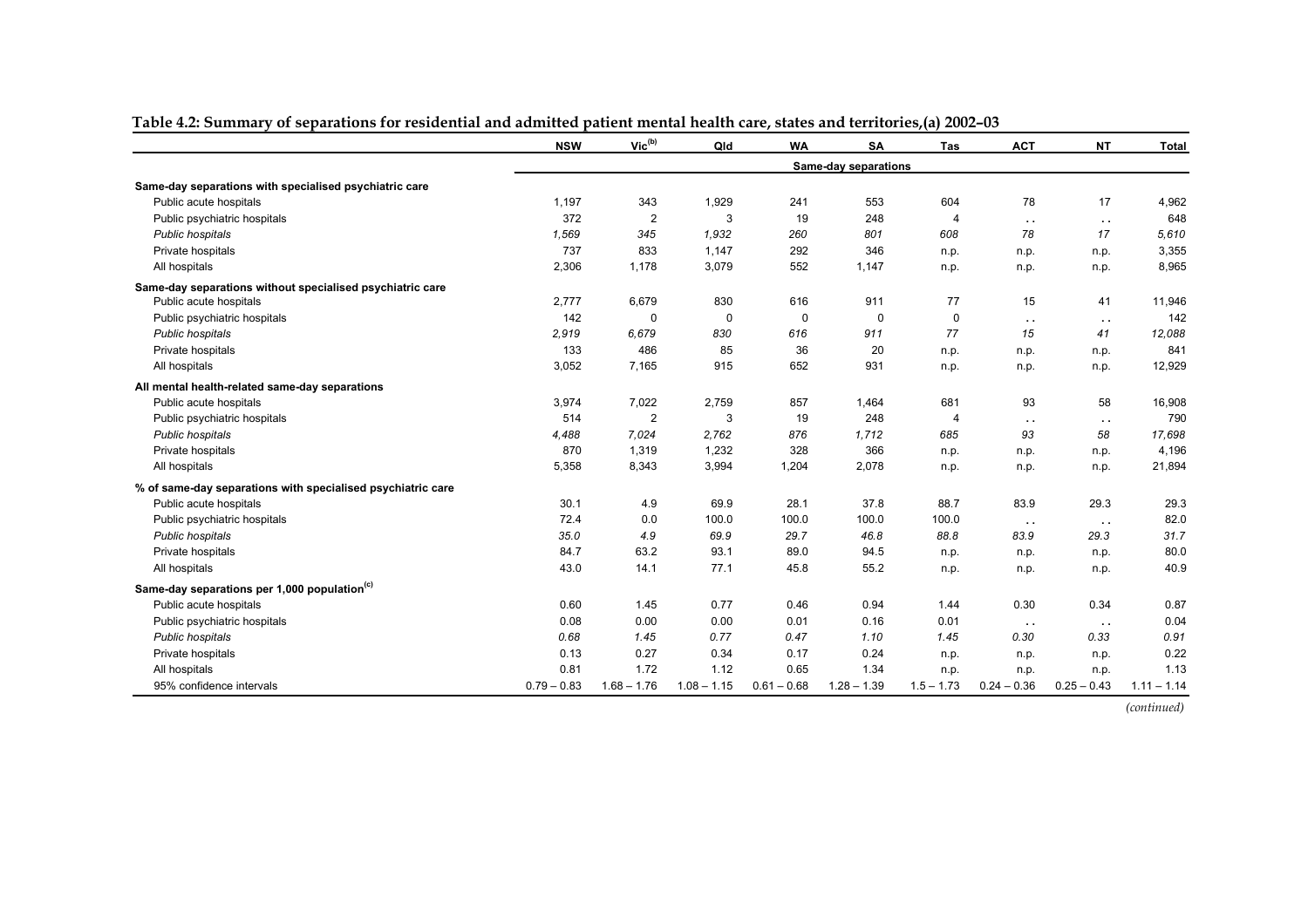**Table 4.2 (continued): Summary of separations for residential and admitted patient mental health care, states and territories,(a) 2002–03** 

|                                                              | <b>NSW</b> | $\mathsf{Vic}^{(\mathsf{b})}$ | Qld                  | <b>WA</b> | SA                           | Tas   | <b>ACT</b>    | <b>NT</b>     | <b>Total</b> |
|--------------------------------------------------------------|------------|-------------------------------|----------------------|-----------|------------------------------|-------|---------------|---------------|--------------|
|                                                              |            |                               |                      |           | <b>Overnight separations</b> |       |               |               |              |
| Overnight separations with specialised psychiatric care      |            |                               |                      |           |                              |       |               |               |              |
| Public acute hospitals                                       | 18,930     | 16,935                        | 17,224               | 6,381     | 5,133                        | 2,218 | 1,236         | 809           | 68,866       |
| Public psychiatric hospitals                                 | 7.316      | 432                           | 462                  | 1,920     | 2,459                        | 278   | $\sim$ $\sim$ | $\sim$ $\sim$ | 12,867       |
| Private hospitals                                            | 6,396      | 5,796                         | 4,832                | 2,694     | 1,878                        | n.p.  | n.p.          | n.p.          | 22,347       |
| All hospitals                                                | 32,642     | 23,163                        | 22,518               | 10,995    | 9,470                        | n.p.  | n.p.          | n.p.          | 104,080      |
| Public residential establishments                            | 259        | 643                           | $\ddot{\phantom{a}}$ | 220       | n.a.                         | 508   | 23            | $\sim$ $\sim$ | 1,653        |
| Public hospitals and public residential establishments       | 26,505     | 18,010                        | 17,686               | 8,521     | 7,592                        | 3,004 | 1,259         | 809           | 83,386       |
| All hospitals and public residential establishments          | 32,901     | 23,806                        | 22,518               | 11,215    | 9,470                        | 3,378 | 1,636         | 809           | 105,733      |
| Overnight separations without specialised psychiatric care   |            |                               |                      |           |                              |       |               |               |              |
| Public acute hospitals                                       | 19,333     | 13,366                        | 7,194                | 6,005     | 7,047                        | 1,238 | 207           | 271           | 54,661       |
| Public psychiatric hospitals                                 | 913        | 0                             | 0                    | $\Omega$  | $\mathbf 0$                  | 0     | $\sim$ $\sim$ | $\sim$ $\sim$ | 913          |
| Public hospitals                                             | 20,246     | 13,366                        | 7,194                | 6,005     | 7.047                        | 1,238 | 207           | 271           | 55,574       |
| Private hospitals                                            | 2,457      | 3,041                         | 2,604                | 921       | 793                          | n.p.  | n.p.          | n.p.          | 10,621       |
| All hospitals                                                | 22,703     | 16,407                        | 9,798                | 6,926     | 7,840                        | n.p.  | n.p.          | n.p.          | 66,195       |
| All mental health-related overnight separations              |            |                               |                      |           |                              |       |               |               |              |
| Public acute hospitals                                       | 38,263     | 30,301                        | 24,418               | 12,386    | 12,180                       | 3,456 | 1,443         | 1,080         | 123,527      |
| Public psychiatric hospitals                                 | 8,229      | 432                           | 462                  | 1,920     | 2,459                        | 278   | $\sim$ $\sim$ | $\sim$ $\sim$ | 13,780       |
| Private hospitals                                            | 8,853      | 8,837                         | 7,436                | 3,615     | 2,671                        | n.p.  | n.p.          | n.p.          | 32,968       |
| All hospitals                                                | 55,345     | 39,570                        | 32,316               | 17,921    | 17,310                       | n.p.  | n.p.          | n.p.          | 170,275      |
| Public residential establishments                            | 259        | 643                           | $\sim$               | 220       | n.a.                         | 508   | 23            | $\sim$ $\sim$ | 1,653        |
| Public hospitals and public residential establishments       | 46,751     | 31,376                        | 24,880               | 14,526    | 14,639                       | 4,242 | 1,466         | 1,080         | 138,960      |
| All hospitals and public residential establishments          | 55,604     | 40,213                        | 32,316               | 18,141    | 17,310                       | 5,361 | 1,863         | 1,120         | 171,928      |
| % of overnight separations with specialised psychiatric care |            |                               |                      |           |                              |       |               |               |              |
| Public acute hospitals                                       | 49.5       | 55.9                          | 70.5                 | 51.5      | 42.1                         | 64.2  | 85.7          | 74.9          | 55.7         |
| Public psychiatric hospitals                                 | 88.9       | 100.0                         | 100.0                | 100.0     | 100.0                        | 100.0 | $\sim$ $\sim$ | $\sim$ $\sim$ | 93.4         |
| Private hospitals                                            | 72.2       | 65.6                          | 65.0                 | 74.5      | 70.3                         | n.p.  | n.p.          | n.p.          | 67.8         |
| All hospitals                                                | 59.0       | 58.5                          | 69.7                 | 61.4      | 54.7                         | n.p.  | n.p.          | n.p.          | 61.1         |
| Public residential establishments                            | 100.0      | 100.0                         | $\sim$ $\sim$        | 100.0     | n.a.                         | 100.0 | 100.0         | $\sim$ $\sim$ | 100.0        |
| Public hospitals and public residential establishments       | 56.7       | 57.4                          | 71.1                 | 58.7      | 51.9                         | 70.8  | 85.9          | 74.9          | 60.0         |
| All hospitals and public residential establishments          | 59.2       | 59.2                          | 69.7                 | 61.8      | 54.7                         | 63.0  | 87.8          | 72.2          | 61.5         |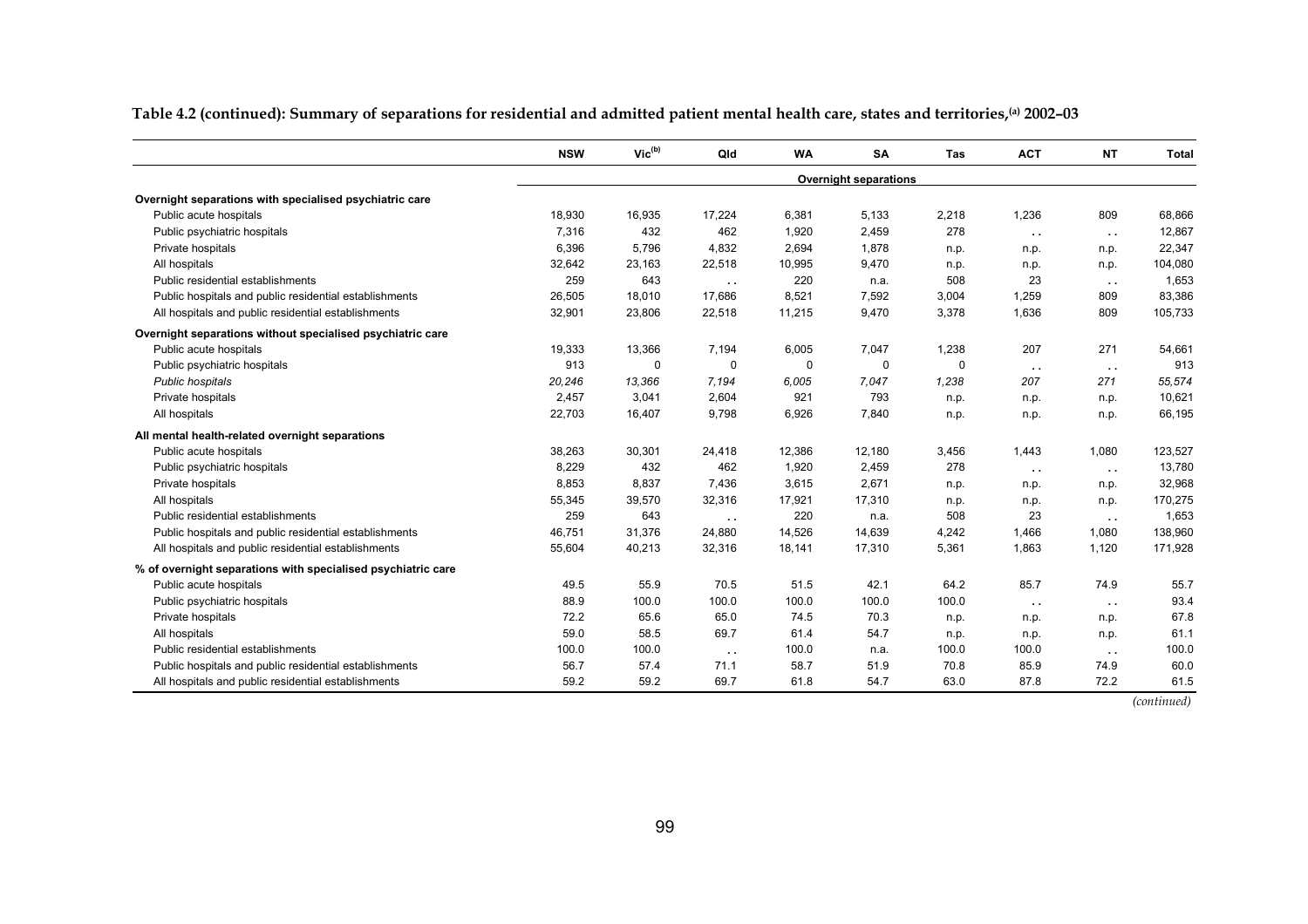|                                                                                   | <b>NSW</b>  | Vic <sup>(b)</sup> | Qld           | <b>WA</b>   | SA                       | Tas           | <b>ACT</b>    | <b>NT</b>     | Total       |
|-----------------------------------------------------------------------------------|-------------|--------------------|---------------|-------------|--------------------------|---------------|---------------|---------------|-------------|
| Overnight separations per 1,000 population <sup>(c)</sup>                         |             |                    |               |             |                          |               |               |               |             |
| Public acute hospitals                                                            | 5.8         | 6.2                | 6.8           | 6.6         | 8.0                      | 7.5           | 4.5           | 5.7           | 6.4         |
| Public psychiatric hospitals                                                      | 1.3         | 0.1                | 0.1           | 1.0         | 1.6                      | 0.6           | $\sim$ $\sim$ | $\sim$ $\sim$ | 0.7         |
| Public hospitals                                                                  | 7.1         | 6.3                | 6.9           | 7.6         | 9.6                      | 8.1           | 4.5           | 5.6           | 7.1         |
| Private hospitals                                                                 | 1.3         | 1.8                | 2.1           | 1.9         | 1.7                      | n.p.          | n.p.          | n.p.          | 1.7         |
| All hospitals                                                                     | 8.4         | 8.2                | 9.0           | 9.5         | 11.3                     | n.p.          | n.p.          | n.p.          | 8.8         |
| 95% confidence intervals                                                          | $8.3 - 8.5$ | $8.1 - 8.2$        | $8.9 - 9.1$   | $9.4 - 9.7$ | $11.1 - 11.5$            | $10.1 - 10.7$ | $5.5 - 6.1$   | $5.6 - 6.3$   | $8.7 - 8.8$ |
| Public residential establishments                                                 | 0.0         | 0.1                | $\sim$ $\sim$ | 0.1         | n.a.                     | 1.1           | 0.1           | $\sim$ $\sim$ | 0.1         |
| Public hospitals and public residential establishments                            | 7.1         | 6.5                | 6.9           | 7.7         | 9.6                      | 9.2           | 4.6           | 5.6           | 7.2         |
| All hospitals and public residential establishments                               | 8.4         | 8.3                | 9.0           | 9.6         | 11.3                     | 11.5          | 5.9           | 5.9           | 8.9         |
|                                                                                   |             |                    |               |             | <b>Total separations</b> |               |               |               |             |
| Separations with specialised psychiatric care                                     |             |                    |               |             |                          |               |               |               |             |
| Public acute hospitals                                                            | 20,127      | 17,278             | 19,153        | 6,622       | 5,686                    | 2,822         | 1,314         | 826           | 73,828      |
| Public psychiatric hospitals                                                      | 7,688       | 434                | 465           | 1,939       | 2,707                    | 282           | $\sim$ $\sim$ | $\sim$ $\sim$ | 13,515      |
| Private hospitals                                                                 | 7.133       | 6,629              | 5,979         | 2,986       | 2,224                    | n.p.          | n.p.          | n.p.          | 25,702      |
| All hospitals                                                                     | 34,948      | 24,341             | 25,597        | 11,547      | 10,617                   | n.p.          | n.p.          | n.p.          | 113,045     |
| Public residential establishments                                                 | 259         | 643                | $\sim$ $\sim$ | 220         | n.a.                     | 508           | 23            | $\sim$ $\sim$ | 1,653       |
| Public hospitals and public residential establishments                            | 28,074      | 18,355             | 19,618        | 8,781       | 8,393                    | 3,612         | 1,337         | 826           | 88,996      |
| All hospitals and public residential establishments                               | 35,207      | 24,984             | 25,597        | 11,767      | 10,617                   | 3,986         | 1.714         | 826           | 114,698     |
| Separations with specialised psychiatric care per 1,000 population <sup>(c)</sup> |             |                    |               |             |                          |               |               |               |             |
| Public acute hospitals                                                            | 3.1         | 3.6                | 5.3           | 3.5         | 3.8                      | 6.1           | 4.0           | 4.2           | 3.8         |
| Public psychiatric hospitals                                                      | 1.2         | 0.1                | 0.1           | 1.0         | 1.8                      | 0.6           | $\sim$ $\sim$ | $\sim$        | 0.7         |
| Public hospitals                                                                  | 4.2         | 3.7                | 5.4           | 4.5         | 5.6                      | 6.8           | 4.0           | 4.2           | 4.5         |
| Private hospitals                                                                 | 1.1         | 1.4                | 1.7           | 1.6         | 1.4                      | n.p.          | n.p.          | n.p.          | 1.3         |
| All hospitals                                                                     | 5.3         | 5.0                | 7.1           | 6.1         | 7.0                      | n.p.          | n.p.          | n.p.          | 5.8         |
| 95% confidence intervals                                                          | $5.3 - 5.4$ | $5 - 5.1$          | $7 - 7.2$     | $6 - 6.2$   | $6.9 - 7.1$              | $7.3 - 7.8$   | $4.9 - 5.4$   | $3.9 - 4.5$   | $5.8 - 5.9$ |
| Public residential establishments                                                 | 0.0         | 0.1                | $\sim$ $\sim$ | 0.1         | n.a.                     | 1.1           | 0.1           | $\sim$ $\sim$ | 0.1         |
| Public hospitals and public residential establishments                            | 4.3         | 3.8                | 5.4           | 4.6         | 5.6                      | 7.8           | 4.1           | 4.2           | 4.6         |
| All hospitals and public residential establishments                               | 5.4         | 5.2                | 7.1           | 6.2         | 7.0                      | 8.6           | 5.3           | 4.2           | 5.9         |
| Separations without specialised psychiatric care                                  |             |                    |               |             |                          |               |               |               |             |
| Public acute hospitals                                                            | 22,110      | 20,045             | 8,024         | 6,621       | 7,958                    | 1,315         | 222           | 312           | 66,607      |
| Public psychiatric hospitals                                                      | 1,055       | 0                  | 0             | $\mathbf 0$ | $\mathbf 0$              | 0             | $\sim$ $\sim$ | $\sim$ $\sim$ | 1,055       |
| Public hospitals                                                                  | 23,165      | 20,045             | 8.024         | 6,621       | 7,958                    | 1,315         | 222           | 312           | 67.662      |
| Private hospitals                                                                 | 2,590       | 3,527              | 2,689         | 957         | 813                      | n.p.          | n.p.          | n.p.          | 11,462      |
| All hospitals                                                                     | 25,755      | 23,572             | 10,713        | 7,578       | 8,771                    | n.p.          | n.p.          | n.p.          | 79,124      |

#### **Table 4.2 (continued): Summary of separations for residential and admitted patient mental health care, states and territories,(a) 2002–03**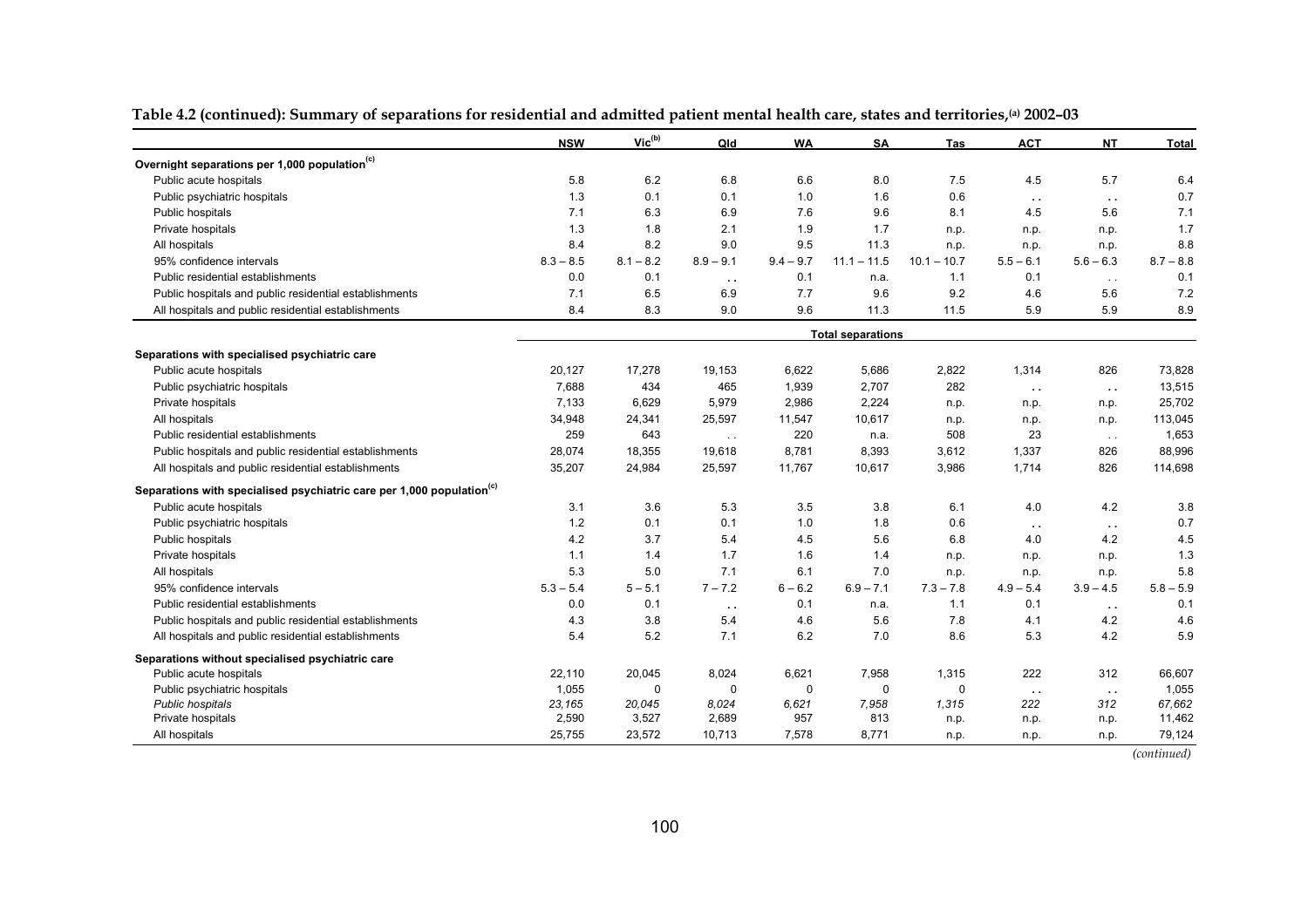|                                                                                      | <b>NSW</b>  | Vic <sup>(b)</sup> | Qld           | <b>WA</b>   | SA            | Tas           | <b>ACT</b>    | <b>NT</b>     | <b>Total</b> |
|--------------------------------------------------------------------------------------|-------------|--------------------|---------------|-------------|---------------|---------------|---------------|---------------|--------------|
| Separations without specialised psychiatric care per 1,000 population <sup>(c)</sup> |             |                    |               |             |               |               |               |               |              |
| Public acute hospitals                                                               | 3.3         | 4.1                | 2.2           | 3.6         | 5.1           | 2.8           | 0.7           | 1.8           | 3.4          |
| Private hospitals                                                                    | 0.4         | 0.7                | 0.8           | 0.5         | 0.5           | n.p.          | n.p.          | n.p.          | 0.6          |
| All hospitals <sup>(d)</sup>                                                         | 3.9         | 4.9                | 3.0           | 4.1         | 5.6           | n.p.          | n.p.          | n.p.          | 4.1          |
| 95% confidence intervals                                                             | $3.8 - 3.9$ | $4.8 - 4.9$        | $2.9 - 3.1$   | $4 - 4.2$   | $5.5 - 5.7$   | $4.3 - 4.7$   | $0.7 - 0.9$   | $1.8 - 2.2$   | $4 - 4.1$    |
| % of separations with specialised psychiatric care                                   |             |                    |               |             |               |               |               |               |              |
| Public acute hospitals                                                               | 47.7        | 46.3               | 70.5          | 50.0        | 41.7          | 68.2          | 85.5          | 72.6          | 52.6         |
| Public psychiatric hospitals                                                         | 87.9        | 100.0              | 100.0         | 100.0       | 100.0         | 100.0         | $\sim$ $\sim$ | $\sim$ $\sim$ | 92.8         |
| Private hospitals                                                                    | 73.4        | 65.3               | 69.0          | 75.7        | 73.2          | n.p.          | n.p.          | n.p.          | 69.2         |
| All hospitals                                                                        | 57.6        | 50.8               | 70.5          | 60.4        | 54.8          | n.p.          | n.p.          | n.p.          | 58.8         |
| Public residential establishments                                                    | 100.0       | 100.0              | $\sim$ $\sim$ | 100.0       | n.a.          | 100.0         | 100.0         | $\sim$ $\sim$ | 100.0        |
| Public hospitals and public residential establishments                               | 54.8        | 47.8               | 71.0          | 57.0        | 51.3          | 73.3          | 85.8          | 72.6          | 56.8         |
| All hospitals and public residential establishments                                  | 57.8        | 51.5               | 70.5          | 60.8        | 54.8          | 65.1          | 87.6          | 70.1          | 59.2         |
| <b>Total separations</b>                                                             |             |                    |               |             |               |               |               |               |              |
| Public acute hospitals                                                               | 42,237      | 37,323             | 27,177        | 13,243      | 13,644        | 4,137         | 1,536         | 1,138         | 140,435      |
| Public psychiatric hospitals                                                         | 8,743       | 434                | 465           | 1,939       | 2,707         | 282           | $\sim$ $\sim$ | $\sim$        | 14,570       |
| Private hospitals                                                                    | 9,723       | 10,156             | 8,668         | 3,943       | 3,037         | n.p.          | n.p.          | n.p.          | 37,164       |
| All hospitals                                                                        | 60,703      | 47,913             | 36,310        | 19,125      | 19,388        | n.p.          | n.p.          | n.p.          | 192,169      |
| Public residential establishments                                                    | 259         | 643                | $\sim$ $\sim$ | 220         | n.a.          | 508           | 23            | $\sim$ $\sim$ | 1,653        |
| Public hospitals and public residential establishments                               | 51,239      | 38,400             | 27,642        | 15,402      | 16,351        | 4,927         | 1,559         | 1,138         | 156,658      |
| All hospitals and public residential establishments                                  | 60,962      | 48,556             | 36,310        | 19,345      | 19,388        | 6,126         | 1,956         | 1,179         | 193,822      |
| Total separations per 1,000 population <sup>(c)</sup>                                |             |                    |               |             |               |               |               |               |              |
| Public acute hospitals                                                               | 6.4         | 7.7                | 7.6           | 7.0         | 8.9           | 8.9           | 4.8           | 6.0           | 7.2          |
| Public psychiatric hospitals                                                         | 1.3         | 0.1                | 0.1           | 1.0         | 1.8           | 0.6           | $\sim$ $\sim$ | $\sim$ $\sim$ | 0.8          |
| Public hospitals                                                                     | 7.7         | 7.8                | 7.7           | 8.1         | 10.7          | 9.5           | 4.8           | 6.0           | 8.0          |
| Private hospitals                                                                    | 1.5         | 2.1                | 2.4           | 2.1         | 1.9           | n.p.          | n.p.          | n.p.          | 1.9          |
| All hospitals                                                                        | 9.2         | 9.9                | 10.1          | 10.2        | 12.6          | n.p.          | n.p.          | n.p.          | 9.9          |
| 95% confidence intervals                                                             | $9.1 - 9.3$ | $9.8 - 10$         | $10 - 10.2$   | $10 - 10.3$ | $12.5 - 12.8$ | $11.7 - 12.4$ | $5.8 - 6.4$   | $5.9 - 6.7$   | $9.9 - 9.9$  |
| Public residential establishments                                                    | 0.0         | 0.1                | $\sim$ $\sim$ | 0.1         | n.a.          | 1.1           | 0.1           | $\sim$ $\sim$ | 0.1          |
| Public hospitals and public residential establishments                               | 7.8         | 7.9                | 7.7           | 8.2         | 10.7          | 10.6          | 4.9           | 6.0           | 8.1          |
| All hospitals and public residential establishments                                  | 9.2         | 10.0               | 10.1          | 10.3        | 12.6          | 13.1          | 6.2           | 6.3           | 10.0         |

**Table 4.2 (continued): Summary of separations for residential and admitted patient mental health care, states and territories,(a) 2002–03**

(a) Interpretation of differences between jurisdictions needs to be undertaken with care, as they may reflect different service delivery and admission practices, and/or differences in the types of establishments categorised as hospitals. Ambulatory-equivalent hospital separations are excluded.

(b) Victoria has only one public psychiatric hospital. It is a forensic facility and therefore not strictly comparable with public psychiatric hospitals in other jurisdictions.

 health care establishments are crude rates based on the estimated resident population of 31 December 2002. (c) All rates except for those for public community mental health care establishments are directly age-standardised to the estimated resident population of Australia on 30 June 2001. Rates for public community mental

(d) Includes separations without specialised psychiatric care for NSW public psychiatric hospitals.

n.p. Not published.

n.a. Not available.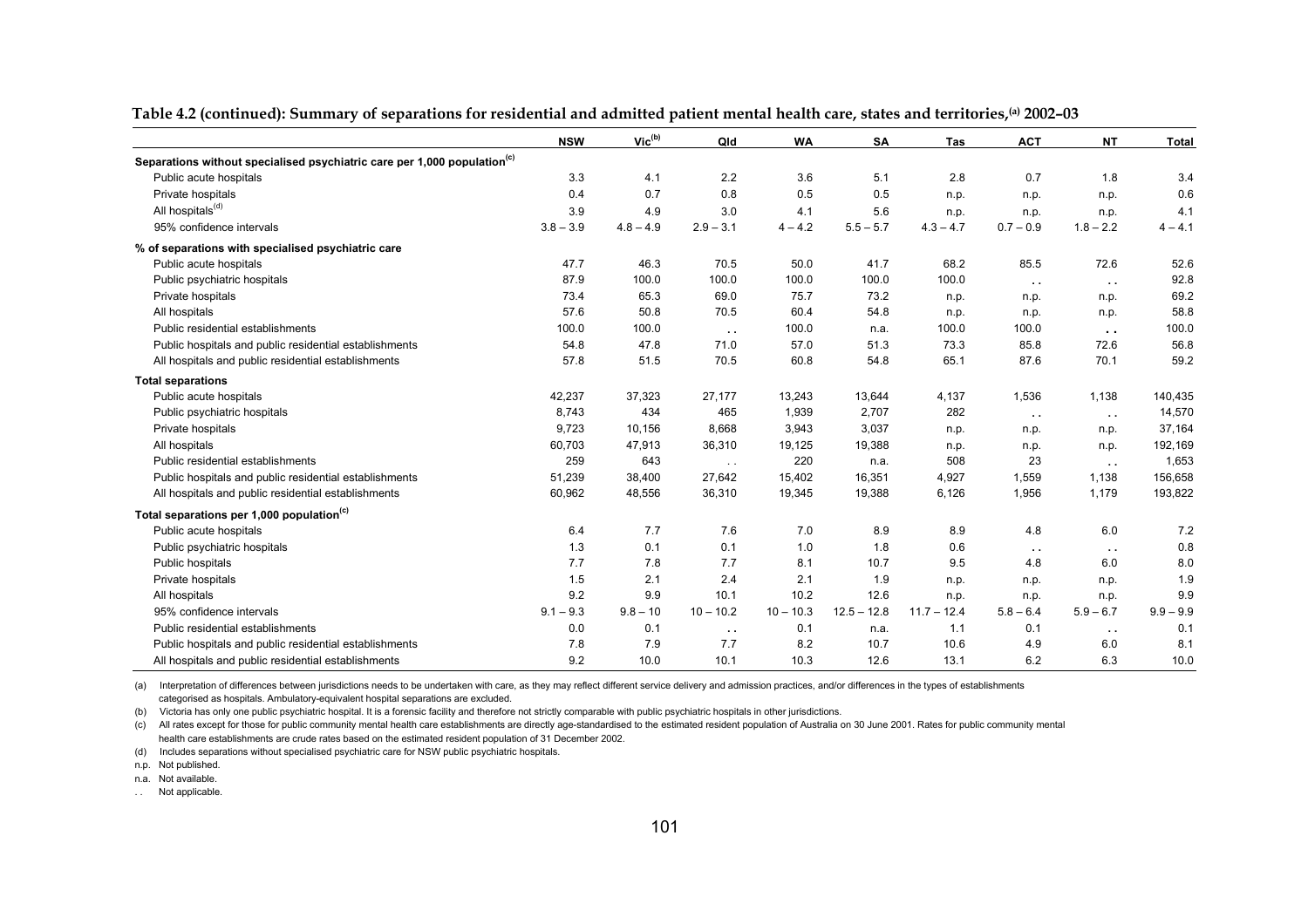|                                                                                                                                             | <b>NSW</b> | $Vic^{(c)}$ | Qld      | <b>WA</b> | <b>SA</b>                    | Tas    | <b>ACT</b>    | <b>NT</b>     | <b>Total</b> |
|---------------------------------------------------------------------------------------------------------------------------------------------|------------|-------------|----------|-----------|------------------------------|--------|---------------|---------------|--------------|
|                                                                                                                                             |            |             |          |           | <b>Overnight separations</b> |        |               |               |              |
| Patient days for overnight separations with specialised psychiatric care                                                                    |            |             |          |           |                              |        |               |               |              |
| Public acute hospitals                                                                                                                      | 298,044    | 298,266     | 234,381  | 104,623   | 68,985                       | 25,495 | 13,939        | 8,829         | 1,052,562    |
| Public psychiatric hospitals                                                                                                                | 349,157    | 33,909      | 335,521  | 75,351    | 94,188                       | 17,365 | $\sim$ $\sim$ | $\sim$ $\sim$ | 905,491      |
| Public hospitals                                                                                                                            | 647,201    | 332,175     | 569,902  | 179,974   | 163,173                      | 42,860 | 13,939        | 8.829         | 1.958.053    |
| Private hospitals                                                                                                                           | 123,746    | 105,881     | 95,711   | 48,491    | 31,562                       | n.p.   | n.p.          | n.p.          | 417,141      |
| All hospitals                                                                                                                               | 770,947    | 438,056     | 665,613  | 228,465   | 194,735                      | n.p.   | n.p.          | n.p.          | 2,375,194    |
| Estimated proportion of patient days for overnight separations with specialised psychiatric care occurring within 2002-03 <sup>(d)</sup>    |            |             |          |           |                              |        |               |               |              |
| Public acute hospitals                                                                                                                      | 87.1       | 89.8        | 90.7     | 90.7      | 96.2                         | 85.4   | 95.9          | 96.4          | 89.8         |
| Public psychiatric hospitals                                                                                                                | 40.8       | 50.2        | 10.8     | 68.4      | 66.2                         | 56.7   | $\sim$ $\sim$ | $\sim$ $\sim$ | 35.3         |
| Private hospitals                                                                                                                           | 94.7       | 94.6        | 92.2     | 94.5      | 95.5                         | n.p.   | n.p.          | n.p.          | 94.1         |
| All hospitals                                                                                                                               | 67.3       | 87.9        | 50.7     | 84.1      | 81.6                         | n.p.   | n.p.          | n.p.          | 69.8         |
| Psychiatric care days for overnight separations with specialised psychiatric care                                                           |            |             |          |           |                              |        |               |               |              |
| Public acute hospitals                                                                                                                      | 288,706    | 298,266     | 231,047  | 101,259   | 68,985                       | 25,495 | 13,697        | 8,666         | 1,036,121    |
| Public psychiatric hospitals                                                                                                                | 346,156    | 18,130      | 335,521  | 75,351    | 94,188                       | 17,365 | $\sim$ $\sim$ | $\sim$ $\sim$ | 886,711      |
| Public hospitals                                                                                                                            | 634,862    | 316,396     | 566,568  | 176,610   | 163,173                      | 42,860 | 13,697        | 8.666         | 1,922,832    |
| Private hospitals                                                                                                                           | 121,927    | 105,881     | 95,245   | 48,025    | 31,562                       | n.p.   | n.p.          | n.p.          | 414,205      |
| All hospitals                                                                                                                               | 756,789    | 422,277     | 661,813  | 224,635   | 194,735                      | n.p.   | n.p.          | n.p.          | 2,337,037    |
| % psychiatric care days per overnight mental health-related patient day                                                                     |            |             |          |           |                              |        |               |               |              |
| Public acute hospitals                                                                                                                      | 96.9       | 100.0       | 98.6     | 96.8      | 100.0                        | 100.0  | 98.3          | 98.2          | 98.4         |
| Public psychiatric hospitals                                                                                                                | 99.1       | 53.5        | 100.0    | 100.0     | 100.0                        | 100.0  | $\sim$ $\sim$ | $\sim$ $\sim$ | 97.9         |
| Private hospitals                                                                                                                           | 98.5       | 100.0       | 99.5     | 99.0      | 100.0                        | n.p.   | n.p.          | n.p.          | 99.3         |
| All hospitals                                                                                                                               | 98.2       | 96.4        | 99.4     | 98.3      | 100.0                        | n.p.   | n.p.          | n.p.          | 98.4         |
| Patient days for overnight separations without specialised psychiatric care                                                                 |            |             |          |           |                              |        |               |               |              |
| Public acute hospitals                                                                                                                      | 160,401    | 102,150     | 48,123   | 42,233    | 45,588                       | 13,595 | 2,082         | 1,197         | 415,369      |
| Public psychiatric hospitals                                                                                                                | 9,616      | 0           | $\Omega$ | 0         | 0                            | 0      | $\sim$ $\sim$ | $\sim$ $\sim$ | 9,616        |
| Public hospitals                                                                                                                            | 170,017    | 102,150     | 48,123   | 42,233    | 45,588                       | 13,595 | 2,082         | 1,197         | 424,985      |
| Private hospitals                                                                                                                           | 34,890     | 30,968      | 33,354   | 8,722     | 7,291                        | n.p.   | n.p.          | n.p.          | 124,597      |
| All hospitals                                                                                                                               | 204,907    | 133,118     | 81,477   | 50,955    | 52,879                       | n.p.   | n.p.          | n.p.          | 549,582      |
| Estimated proportion of patient days for overnight separations without specialised psychiatric care occurring within 2002–03 <sup>(d)</sup> |            |             |          |           |                              |        |               |               |              |
| Public acute hospitals                                                                                                                      | 84.2       | 91.9        | 88.3     | 83.8      | 96.7                         | 71.8   | 93.6          | 99.3          | 87.6         |
| Private hospitals                                                                                                                           | 95.7       | 94.8        | 94.6     | 98.3      | 98.7                         | n.p.   | n.p.          | n.p.          | 95.4         |
| All hospitals                                                                                                                               | 85.9       | 92.6        | 90.9     | 86.3      | 97.0                         | n.p.   | n.p.          | n.p.          | 89.2         |

#### Table 4.3: Summary of patient-days for admitted patient mental health care,<sup>(a)</sup> states and territories,<sup>(b)</sup> 2002-03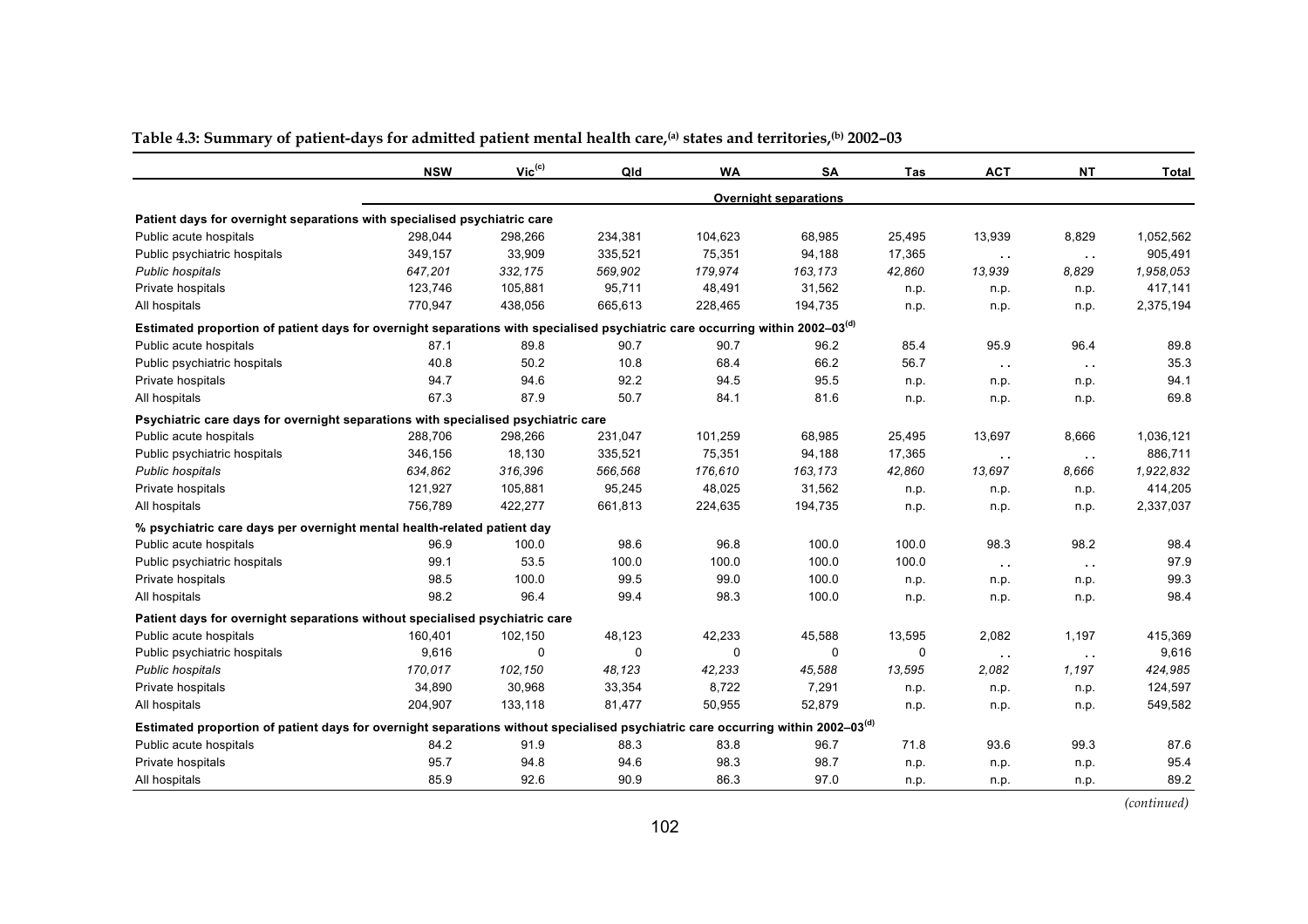|                                                                                                                                  | <b>NSW</b>      | $Vic^{(c)}$     | Qld             | <b>WA</b>       | <b>SA</b>                | Tas                             | <b>ACT</b>    | <b>NT</b>     | <b>Total</b>    |
|----------------------------------------------------------------------------------------------------------------------------------|-----------------|-----------------|-----------------|-----------------|--------------------------|---------------------------------|---------------|---------------|-----------------|
| Total patient days for all mental health-related overnight separations                                                           |                 |                 |                 |                 |                          |                                 |               |               |                 |
| Public acute hospitals                                                                                                           | 458,445         | 400,416         | 282,504         | 146,856         | 114,573                  | 39,090                          | 16,021        | 10,026        | 1,467,931       |
| Public psychiatric hospitals                                                                                                     | 358,773         | 33,909          | 335,521         | 75,351          | 94,188                   | 17,365                          | $\sim$ $\sim$ | $\sim$ $\sim$ | 915,107         |
| Public hospitals                                                                                                                 | 817,218         | 434,325         | 618.025         | 222,207         | 208,761                  | 56,455                          | 16,021        | 10,026        | 2,383,038       |
| Private hospitals                                                                                                                | 158,636         | 136,849         | 129,065         | 57,213          | 38,853                   | n.p.                            | n.p.          | n.p.          | 541,738         |
| All hospitals                                                                                                                    | 975,854         | 571,174         | 747,090         | 279,420         | 247,614                  | n.p.                            | n.p.          | n.p.          | 2,924,776       |
| Estimated proportion of patient days for all mental health-related overnight separations occurring within 2002-03 <sup>(d)</sup> |                 |                 |                 |                 |                          |                                 |               |               |                 |
| Public acute hospitals                                                                                                           | 86.1            | 90.4            | 90.3            | 88.7            | 96.4                     | 80.7                            | 95.6          | 96.7          | 89.2            |
| Public psychiatric hospitals                                                                                                     | 41.7            | 50.2            | 10.8            | 68.4            | 66.2                     | 56.7                            | $\sim 10$     | $\sim$ $\sim$ | 35.7            |
| Private hospitals                                                                                                                | 94.9            | 94.7            | 92.8            | 95.1            | 96.1                     | n.p.                            | n.p.          | n.p.          | 94.4            |
| All hospitals                                                                                                                    | 71.2            | 89.0            | 55.0            | 84.5            | 84.9                     | n.p.                            | n.p.          | n.p.          | 73.4            |
| % of overnight mental health-related patient days for all mental health-related separations that were psychiatric care days      |                 |                 |                 |                 |                          |                                 |               |               |                 |
| Public acute hospitals                                                                                                           | 63.0            | 74.5            | 81.8            | 69.0            | 60.2                     | 65.2                            | 85.5          | 86.4          | 70.6            |
| Public psychiatric hospitals                                                                                                     | 96.5            | 53.5            | 100.0           | 100.0           | 100.0                    | 100.0                           | $\sim$        | $\sim$ $\sim$ | 96.9            |
| Public hospitals                                                                                                                 | 77.7            | 72.8            | 91.7            | 79.5            | 78.2                     | 75.9                            | 85.5          | 86.4          | 80.7            |
| Private hospitals                                                                                                                | 76.9            | 77.4            | 73.8            | 83.9            | 81.2                     | n.p.                            | n.p.          | n.p.          | 76.5            |
| All hospitals                                                                                                                    | 77.6            | 73.9            | 88.6            | 80.4            | 78.6                     | n.p.                            | n.p.          | n.p.          | 79.9            |
| Patient days for all mental health-related overnight separations per 1,000 population <sup>(e)</sup>                             |                 |                 |                 |                 |                          |                                 |               |               |                 |
| Public acute hospitals                                                                                                           | 69.2            | 82.2            | 79.6            | 79.5            | 72.9                     | 82.7                            | 53.0          | 59.9          | 75.6            |
| Public psychiatric hospitals                                                                                                     | 54.6            | 7.0             | 93.5            | 39.9            | 62.4                     | 38.0                            | $\sim$ $\sim$ | $\sim$ $\sim$ | 48.5            |
| Public hospitals                                                                                                                 | 123.7           | 89.3            | 173.4           | 119.3           | 134.9                    | 121.0                           | 51.5          | 56.3          | 122.8           |
| Private hospitals                                                                                                                | 24.0            | 28.2            | 36.1            | 30.7            | 24.7                     | n.p.                            | n.p.          | n.p.          | 27.9            |
| All hospitals                                                                                                                    | 147.7           | 117.5           | 209.5           | 150.1           | 159.5                    | n.p.                            | n.p.          | n.p.          | 150.7           |
| 95% confidence intervals                                                                                                         | $147.4 - 148.0$ | $117.2 - 117.9$ | $209.0 - 210.0$ | $149.5 - 150.6$ |                          | $158.9 - 160.2$ $151.1 - 153.3$ | $69.6 - 71.5$ | $57.8 - 60.1$ | $150.6 - 150.9$ |
|                                                                                                                                  |                 |                 |                 |                 | <b>Total separations</b> |                                 |               |               |                 |
| Patient days for separations with specialised psychiatric care                                                                   |                 |                 |                 |                 |                          |                                 |               |               |                 |
| Public acute hospitals                                                                                                           | 299,241         | 298,609         | 236,310         | 104,864         | 69,538                   | 26,099                          | 14,017        | 8,846         | 1,057,524       |
| Public psychiatric hospitals                                                                                                     | 349,529         | 33,911          | 335,524         | 75,370          | 94,436                   | 17,369                          | $\sim 10$     | $\sim$ $\sim$ | 906,139         |
| Public hospitals                                                                                                                 | 648,770         | 332,520         | 571,834         | 180,234         | 163,974                  | 43,468                          | 14,017        | 8.846         | 1.963.663       |
| Private hospitals                                                                                                                | 124,483         | 106,714         | 96,858          | 48,783          | 31,908                   | n.p.                            | n.p.          | n.p.          | 420,496         |
| All hospitals                                                                                                                    | 773,253         | 439,234         | 668,692         | 229,017         | 195,882                  | n.p.                            | n.p.          | n.p.          | 2,384,159       |

|  |  |  |  |  |  |  | Table 4.3 (continued): Summary of patient-days for admitted patient mental health care, <sup>(a)</sup> states and territories, <sup>(b)</sup> 2002–03 |
|--|--|--|--|--|--|--|-------------------------------------------------------------------------------------------------------------------------------------------------------|
|--|--|--|--|--|--|--|-------------------------------------------------------------------------------------------------------------------------------------------------------|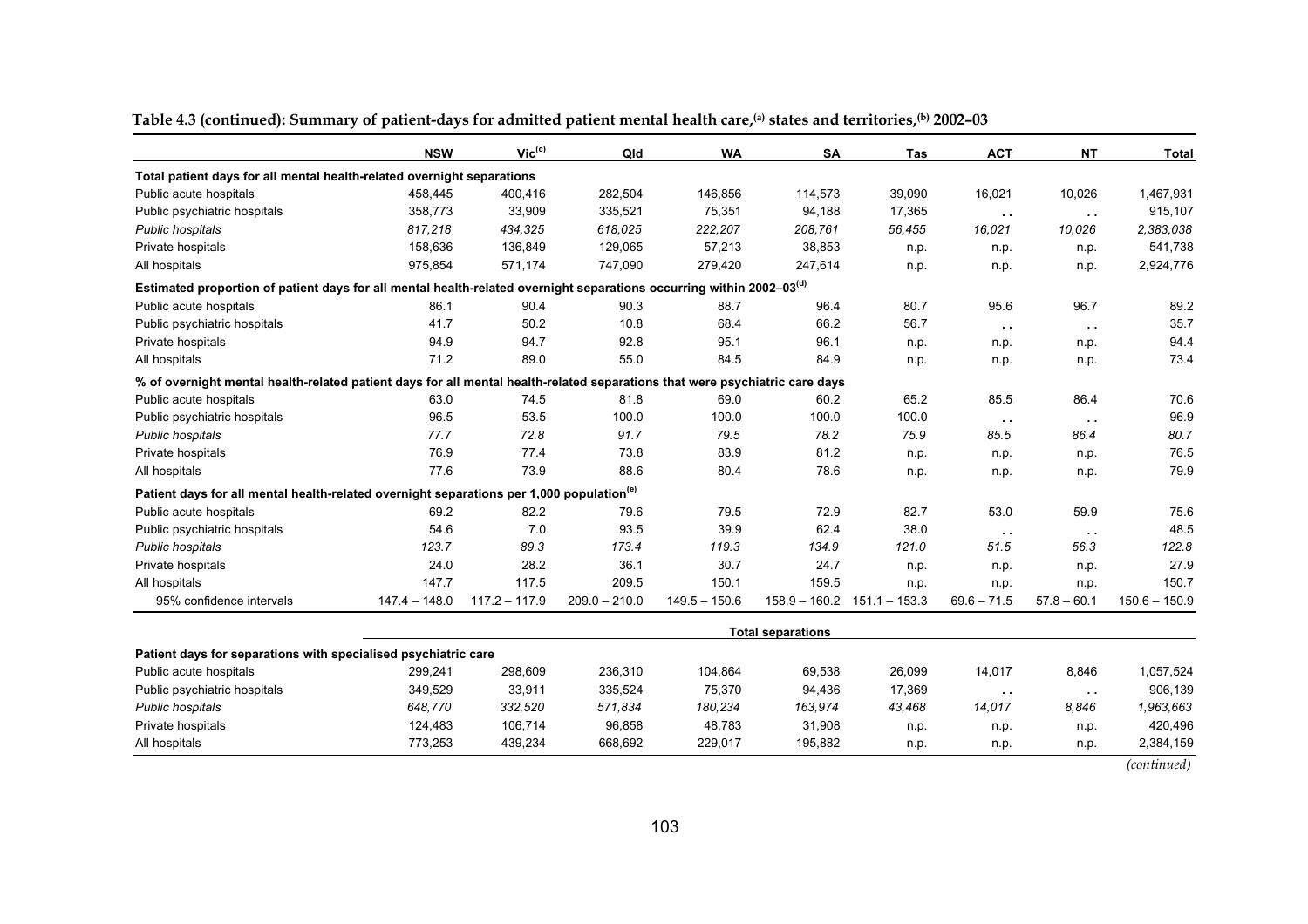|                                                                                                                                 | <b>NSW</b>      | $Vic^{(c)}$   | Qld           | <b>WA</b>       | <b>SA</b>                | Tas           | <b>ACT</b>    | NΤ            | Total           |
|---------------------------------------------------------------------------------------------------------------------------------|-----------------|---------------|---------------|-----------------|--------------------------|---------------|---------------|---------------|-----------------|
|                                                                                                                                 |                 |               |               |                 | <b>Total separations</b> |               |               |               |                 |
| Patient days for separations with specialised psychiatric care per 1,000 population <sup>(e)</sup>                              |                 |               |               |                 |                          |               |               |               |                 |
| Public acute hospitals                                                                                                          | 45.4            | 61.5          | 66.0          | 55.9            | 45.4                     | 56.2          | 44.1          | 47.6          | 54.5            |
| Public psychiatric hospitals                                                                                                    | 53.2            | 7.0           | 93.5          | 39.9            | 62.5                     | 38.0          | $\sim$ $\sim$ | $\sim$ $\sim$ | 48.0            |
| Public hospitals                                                                                                                | 98.5            | 68.6          | 159.5         | 95.8            | 107.7                    | 94.3          | 43.7          | 46.5          | 101.2           |
| Private hospitals                                                                                                               | 18.9            | 22.1          | 27.0          | 26.0            | 20.6                     | n.p.          | n.p.          | n.p.          | 21.7            |
| All hospitals                                                                                                                   | 117.4           | 90.6          | 186.5         | 121.7           | 128.2                    | n.p.          | n.p.          | n.p.          | 122.9           |
| 95% confidence intervals                                                                                                        | $117.2 - 117.7$ | $90.3 - 90.9$ | $186 - 186.9$ | $121.2 - 122.2$ | $127.6 - 128.8$          | $106 - 107.9$ | $60.6 - 62.3$ | $46.1 - 48$   | $122.7 - 123$   |
| Estimated proportion of patient days for separations with specialised psychiatric care occurring within 2002-03 <sup>(d)</sup>  |                 |               |               |                 |                          |               |               |               |                 |
| Public acute hospitals                                                                                                          | 86.8            | 89.8          | 90.1          | 90.5            | 95.5                     | 83.8          | 95.4          | 96.2          | 89.4            |
| Public psychiatric hospitals                                                                                                    | 40.8            | 50.2          | 10.8          | 68.4            | 66.1                     | 56.7          | $\sim$ $\sim$ | $\sim$ $\sim$ | 35.3            |
| Private hospitals                                                                                                               | 94.2            | 93.9          | 91.2          | 93.9            | 94.5                     | n.p.          | n.p.          | n.p.          | 93.4            |
| All hospitals                                                                                                                   | 67.2            | 87.7          | 50.6          | 84.0            | 81.2                     | n.p.          | n.p.          | n.p.          | 69.6            |
| Psychiatric care days for all mental health-related separations                                                                 |                 |               |               |                 |                          |               |               |               |                 |
| Public acute hospitals                                                                                                          | 289,903         | 298,609       | 232,976       | 101,500         | 69,538                   | 26,099        | 13,775        | 8,683         | 1,041,083       |
| Public psychiatric hospitals                                                                                                    | 346,528         | 18,132        | 335,524       | 75,370          | 94,436                   | 17,369        | $\sim$ $\sim$ | $\sim$ $\sim$ | 887,359         |
| Public hospitals                                                                                                                | 636,431         | 316,741       | 568,500       | 176,870         | 163.974                  | 43,468        | 13,775        | 8.683         | 1,928,442       |
| Private hospitals                                                                                                               | 122,664         | 106,714       | 96,392        | 48,317          | 31,908                   | n.p.          | n.p.          | n.p.          | 417,560         |
| All hospitals                                                                                                                   | 759,095         | 423,455       | 664,892       | 225,187         | 195,882                  | n.p.          | n.p.          | n.p.          | 2,346,002       |
| Psychiatric care days for all mental health-related separations per 1,000 population <sup>(e)</sup>                             |                 |               |               |                 |                          |               |               |               |                 |
| Public acute hospitals                                                                                                          | 44.0            | 61.5          | 65.1          | 54.1            | 45.4                     | 56.2          | 43.3          | 46.7          | 53.6            |
| Public psychiatric hospitals                                                                                                    | 52.7            | 3.7           | 93.5          | 39.9            | 62.5                     | 38.0          | $\sim$ $\sim$ | $\sim$ $\sim$ | 47.0            |
| Public hospitals                                                                                                                | 96.4            | 65.3          | 158.5         | 93.9            | 107.6                    | 94.2          | 42.9          | 45.6          | 99.3            |
| Private hospitals                                                                                                               | 18.6            | 22.1          | 26.8          | 25.7            | 20.6                     | n.p.          | n.p.          | n.p.          | 21.5            |
| All hospitals                                                                                                                   | 115.3           | 87.4          | 185.4         | 119.7           | 128.2                    | n.p.          | n.p.          | n.p.          | 120.9           |
| 95% confidence intervals                                                                                                        | $115 - 115.5$   | $87.1 - 87.6$ | $185 - 185.9$ | $119.2 - 120.2$ | $127.7 - 128.8$          | $106.1 - 108$ | $59.2 - 60.9$ | $45.2 - 47.1$ | $120.8 - 121.1$ |
| Patient days for all mental health-related separations without specialised psychiatric care                                     |                 |               |               |                 |                          |               |               |               |                 |
| Public acute hospitals                                                                                                          | 163,178         | 108,829       | 48,953        | 42,849          | 46,499                   | 13,672        | 2,097         | 1,238         | 427,315         |
| Private hospitals                                                                                                               | 35,023          | 31,454        | 33,439        | 8,758           | 7,311                    | n.p.          | n.p.          | n.p.          | 125,438         |
| All hospitals <sup>(f)</sup>                                                                                                    | 207.959         | 140,283       | 82,392        | 51,607          | 53,810                   | n.p.          | n.p.          | n.p.          | 562,511         |
| Patient days for all mental health-related separations without specialised psychiatric care per 1,000 population <sup>(e)</sup> |                 |               |               |                 |                          |               |               |               |                 |
| Public acute hospitals                                                                                                          | 24.3            | 22.1          | 14.1          | 24.2            | 27.9                     | 27.7          | 8.0           | 10.1          | 22.0            |
| Private hospitals                                                                                                               | 5.3             | 6.4           | 9.5           | 4.9             | 4.5                      | n.p.          | n.p.          | n.p.          | 6.5             |
| All hospitals <sup>(f)</sup>                                                                                                    | 31.0            | 28.6          | 23.7          | 29.0            | 32.5                     | n.p.          | n.p.          | n.p.          | 29.0            |
| 95% confidence intervals                                                                                                        | $30.9 - 31.2$   | $28.4 - 28.7$ | $23.5 - 23.8$ | $28.7 - 29.2$   | $32.2 - 32.8$            | $45.3 - 46.5$ | $8.3 - 9$     | $12.1 - 13.3$ | $28.9 - 29.0$   |

#### Table 4.3 (continued): Summary of patient-days for admitted patient mental health care,<sup>(a)</sup> states and territories,<sup>(b)</sup> 2002-03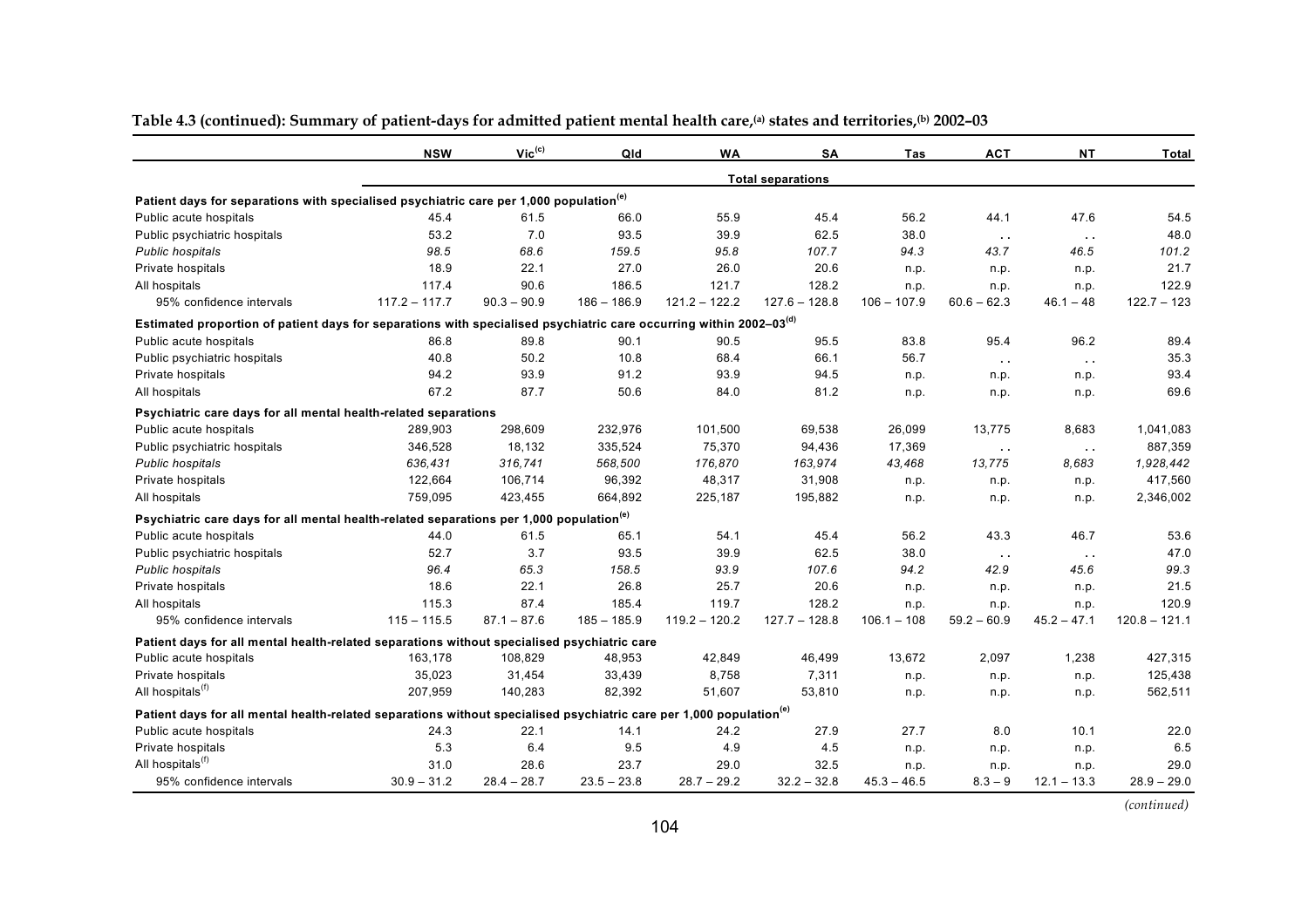|                                                                                                                                   | <b>NSW</b>      | $Vic^{(c)}$     | Qld             | <b>WA</b>       | <b>SA</b>       | Tas             | <b>ACT</b>    | <b>NT</b>     | <b>Total</b>    |
|-----------------------------------------------------------------------------------------------------------------------------------|-----------------|-----------------|-----------------|-----------------|-----------------|-----------------|---------------|---------------|-----------------|
| Estimated proportion of patient days for separations without specialised psychiatric care occurring within 2002-03 <sup>(d)</sup> |                 |                 |                 |                 |                 |                 |               |               |                 |
| Public acute hospitals                                                                                                            | 83.1            | 87.1            | 87.1            | 82.8            | 94.9            | 71.6            | 93.0          | 96.2          | 85.6            |
| Private hospitals                                                                                                                 | 95.4            | 93.4            | 94.4            | 97.9            | 98.5            | n.p.            | n.p.          | n.p.          | 94.8            |
| All hospitals <sup>(f)</sup>                                                                                                      | 84.8            | 88.5            | 90.0            | 85.4            | 95.4            | n.p.            | n.p.          | n.p.          | 87.4            |
| Patient days for all mental health-related separations                                                                            |                 |                 |                 |                 |                 |                 |               |               |                 |
| Public acute hospitals                                                                                                            | 462,419         | 407,438         | 285,263         | 147,713         | 116,037         | 39,771          | 16,114        | 10,084        | 1,484,839       |
| Public psychiatric hospitals                                                                                                      | 359,287         | 33,911          | 335,524         | 75,370          | 94,436          | 17,369          | $\sim$ $\sim$ | $\sim$ $\sim$ | 915,897         |
| <b>Public hospitals</b>                                                                                                           | 821,706         | 441,349         | 620,787         | 223.083         | 210.473         | 57,140          | 16,114        | 10.084        | 2,400,736       |
| Private hospitals                                                                                                                 | 159,506         | 138,168         | 130,297         | 57,541          | 39,219          | n.p.            | n.p.          | n.p.          | 545,934         |
| All hospitals                                                                                                                     | 981,212         | 579,517         | 751,084         | 280,624         | 249,692         | n.p.            | n.p.          | n.p.          | 2,946,670       |
| % of patient days for all mental health-related separations that were psychiatric care days                                       |                 |                 |                 |                 |                 |                 |               |               |                 |
| Public acute hospitals                                                                                                            | 62.7            | 73.3            | 81.7            | 68.7            | 59.9            | 65.6            | 85.5          | 86.1          | 70.1            |
| Public psychiatric hospitals                                                                                                      | 96.4            | 53.5            | 100.0           | 100.0           | 100.0           | 100.0           | $\sim$ $\sim$ | $\sim$ $\sim$ | 96.9            |
| <b>Public hospitals</b>                                                                                                           | 77.5            | 71.8            | 91.6            | 79.3            | 77.9            | 76.1            | 85.5          | 86.1          | 80.3            |
| Private hospitals                                                                                                                 | 76.9            | 77.2            | 74.0            | 84.0            | 81.4            | n.p.            | n.p.          | n.p.          | 76.5            |
| All hospitals                                                                                                                     | 77.4            | 73.1            | 88.5            | 80.2            | 78.4            | n.p.            | n.p.          | n.p.          | 79.6            |
| Patient days per 1,000 population <sup>(e)</sup>                                                                                  |                 |                 |                 |                 |                 |                 |               |               |                 |
| Public acute hospitals                                                                                                            | 69.8            | 83.6            | 80.4            | 80.0            | 73.8            | 84.2            | 53.3          | 60.3          | 76.5            |
| Public psychiatric hospitals                                                                                                      | 54.6            | 7.0             | 93.5            | 39.9            | 62.5            | 38.0            | 0.0           | 0.0           | 48.5            |
| Public hospitals                                                                                                                  | 124.4           | 90.8            | 174.2           | 119.8           | 136.0           | 122.4           | 51.8          | 56.6          | 123.7           |
| Private hospitals                                                                                                                 | 24.1            | 28.5            | 36.5            | 30.9            | 25.0            | n.p.            | n.p.          | n.p.          | 28.1            |
| All hospitals                                                                                                                     | 148.5           | 119.3           | 210.6           | 150.7           | 160.9           | n.p.            | n.p.          | n.p.          | 151.9           |
| 95% confidence intervals                                                                                                          | $148.2 - 148.8$ | $119.0 - 119.6$ | $210.2 - 211.1$ | $150.1 - 151.3$ | $160.2 - 161.5$ | $152.7 - 155.0$ | $69.9 - 71.8$ | $58.2 - 60.5$ | $151.7 - 152.0$ |
| Estimated proportion of patient days for all mental health-related separations occurring within 2002-03 <sup>(d)</sup>            |                 |                 |                 |                 |                 |                 |               |               |                 |
| Public acute hospitals                                                                                                            | 86.2            | 90.5            | 90.4            | 88.8            | 96.5            | 81.0            | 95.6          | 96.8          | 89.3            |
| Public psychiatric hospitals                                                                                                      | 41.8            | 50.2            | 10.8            | 68.4            | 66.3            | 56.7            | $\sim$ $\sim$ | $\sim$ $\sim$ | 35.8            |
| Private hospitals                                                                                                                 | 95.0            | 94.7            | 92.9            | 95.1            | 96.2            | n.p.            | n.p.          | n.p.          | 94.5            |
| All hospitals                                                                                                                     | 71.4            | 89.2            | 55.3            | 84.6            | 85.0            | n.p.            | n.p.          | n.p.          | 73.6            |

**Table 4.3 (continued): Summary of patient-days for admitted patient mental health care,(a) states and territories,(b) 2002–03** 

(a) Patient day data were unavailable for community residential mental health care services.

(b) Interpretation of differences between jurisdictions needs to be undertaken with care, as they may reflect different service delivery and admission practices, and/or differences in the types of establishments categorised as hospitals. Ambulatory-equivalent hospital separations are excluded.

(c) Victoria has only one public psychiatric hospital. It is a forensic facility and therefore not strictly comparable with public psychiatric hospitals in other jurisdictions.

(d) See Appendix 4 of Mental Health Services in Australia 1999–00 for details on the estimation process (AIHW 2002a).

(e) All rates are directly age-standardised to the Estimated Resident Population of Australia on 30 June 2001.

(f) Includes separations without specialised psychiatric care from NSW public psychiatric hospitals.

n.p. Not published.

n.a. Not available.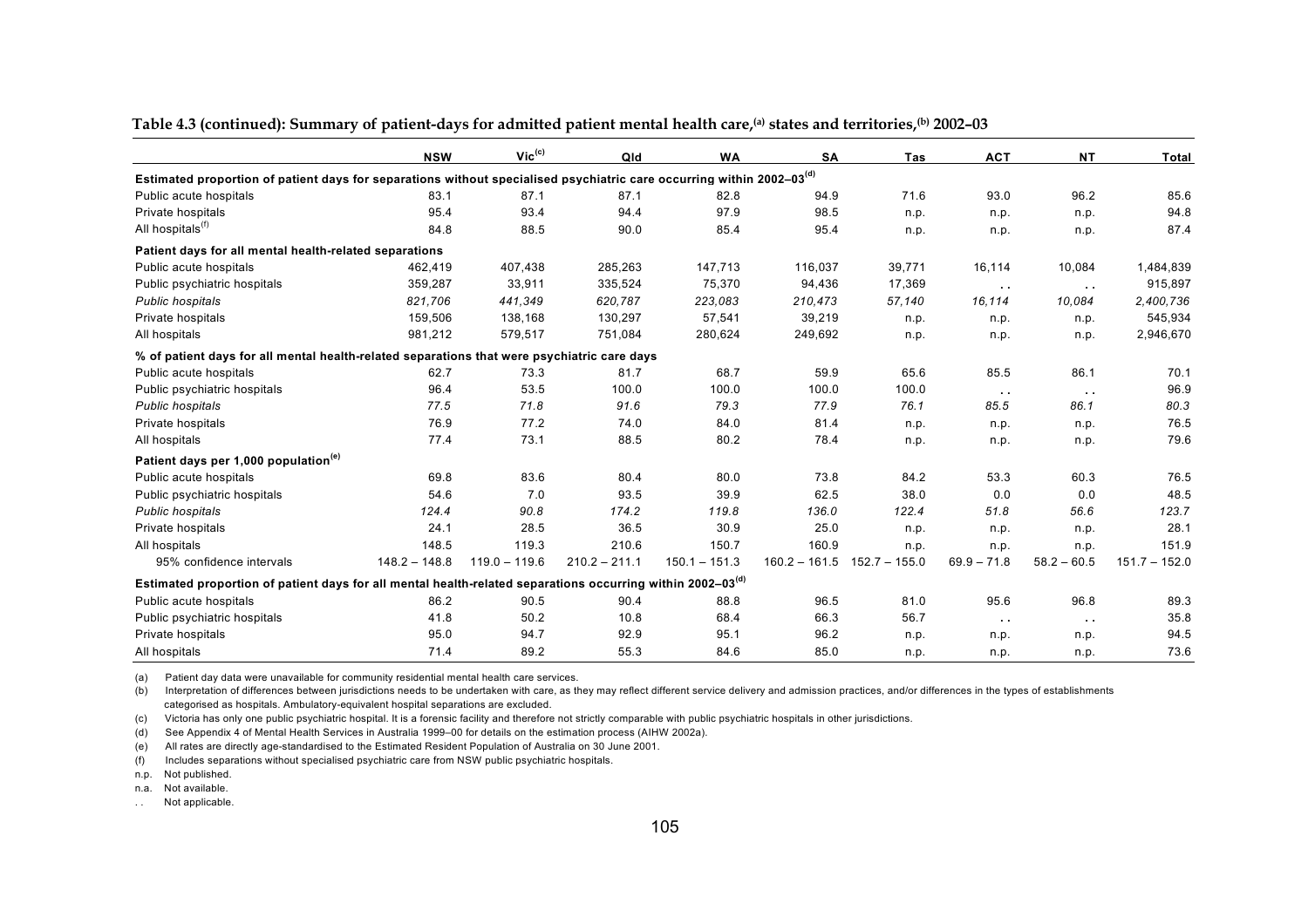**Table 4.4: Separations, patient-days and psychiatric care days for separations with specialised psychiatric care or any mental health-related diagnosis, Australia, 2002–03** 

|                                                   |                                                                |          | <b>Separations</b> |         |                         |             |                                      |
|---------------------------------------------------|----------------------------------------------------------------|----------|--------------------|---------|-------------------------|-------------|--------------------------------------|
|                                                   |                                                                | Same-dav | Overnight          | Total   | <b>Patient-</b><br>days | (overnight) | <b>ALOS Psychiatric</b><br>care days |
| With specialised psychiatric care                 |                                                                |          |                    |         |                         |             |                                      |
| with mental health-related principal diagnosis    | with mental health-related additional diagnosis                | 1.754    | 50,841             | 52,595  | 1,010,407               | 19.8        | 1,002,268                            |
|                                                   | without mental health-related additional diagnosis             | 6.836    | 46,864             | 53,700  | 1,187,580               | 25.2        | 1,164,877                            |
| without mental health-related principal diagnosis | with mental health-related additional diagnosis                | 295      | 3,706              | 4,001   | 147.569                 | 39.7        | 142,404                              |
|                                                   | without mental health-related additional diagnosis             | 80       | 2,669              | 2,749   | 38,603                  | 14.4        | 36,453                               |
| Total with specialised care                       |                                                                | 8,965    | 104,080            | 113,045 | 2,384,159               | 22.8        | 2,346,002                            |
| Without specialised psychiatric care              |                                                                |          |                    |         |                         |             |                                      |
| with mental health-related principal diagnosis    | with mental health-related additional diagnosis                | 2,611    | 28.421             | 31,032  | 249,164                 | 8.7         | $\sim$ $\sim$                        |
|                                                   | without mental health-related additional diagnosis             | 10,318   | 37,774             | 48,092  | 313,347                 | 8.0         | $\sim$ 10 $\pm$                      |
| without mental health-related principal diagnosis | with mental health-related additional diagnosis <sup>(a)</sup> | 46,133   | 211,222            | 257,355 | 2,565,260               | 11.9        | $\sim$ $\sim$                        |
| Total without specialised care                    |                                                                | 59,062   | 277.417            | 336.479 | 3.127.771               | 11.1        | $\cdot$ .                            |
| Total                                             |                                                                |          |                    |         |                         |             |                                      |
| with mental health-related principal diagnosis    | with mental health-related additional diagnosis                | 4.365    | 79,262             | 83,627  | 1.259.571               | 15.8        | 1,002,268                            |
|                                                   | without mental health-related additional diagnosis             | 17,154   | 84,638             | 101,792 | 1,500,927               | 17.5        | 1,164,877                            |
| without mental health-related principal diagnosis | with mental health-related additional diagnosis                | 46,428   | 214,928            | 261,356 | 2,712,829               | 12.4        | 142,404                              |
|                                                   | without mental health-related additional diagnosis             | 80       | 2,669              | 2,749   | 38,603                  | 14.4        | 36,453                               |
| Total                                             |                                                                | 68,027   | 381,497            | 449,524 | 5,511,930               | 14.3        | 2,346,002                            |

(a) These separations are excluded from the definition of a mental health-related separation for this report (see Appendix 3).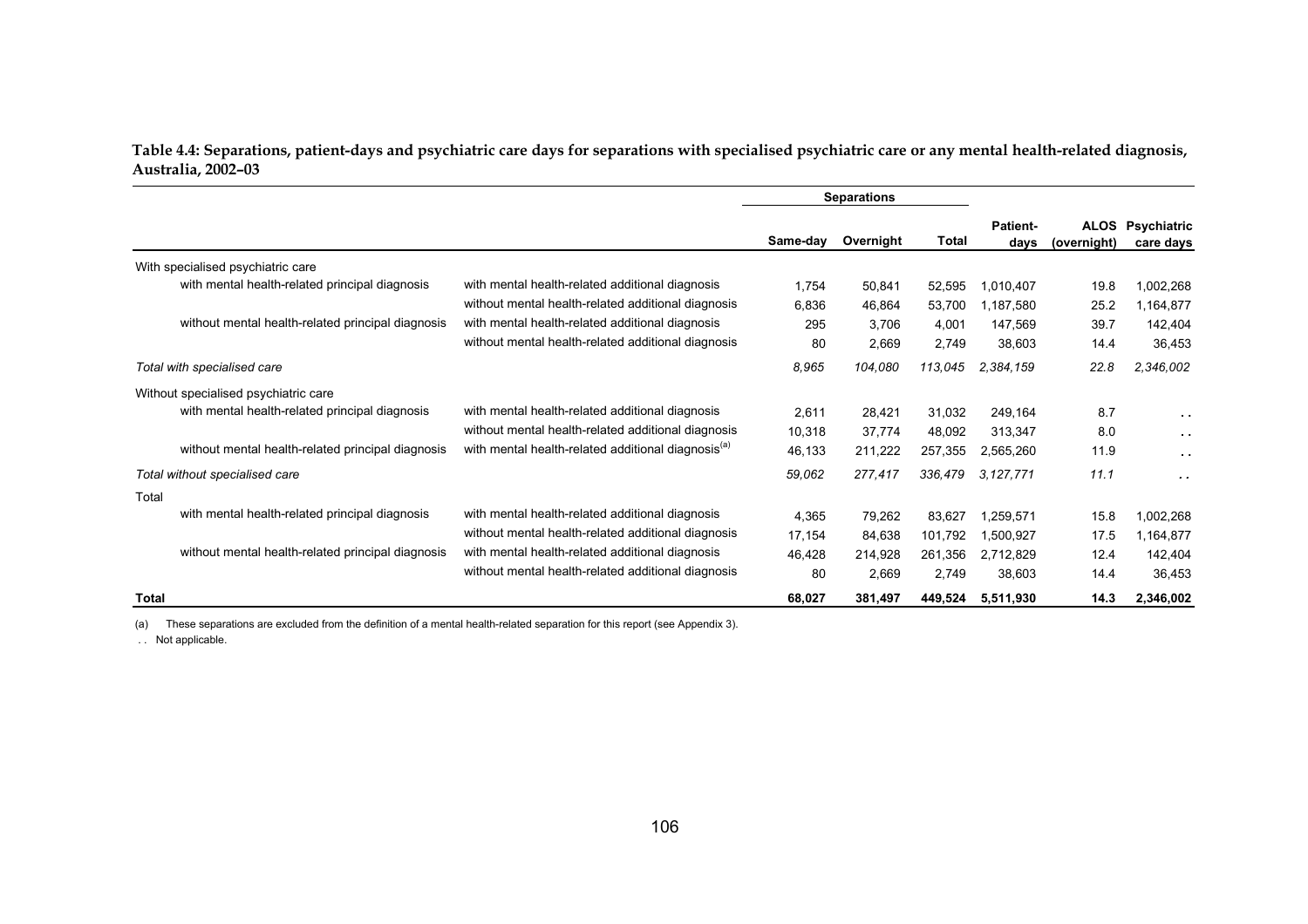**Table 4.5: Separations, patient days and psychiatric care days for mental health-related separations by, principal diagnosis in ICD-10-AM chapter groupings, Australia, 2002-03** 

|                                            |                                                                                                        | <b>Separations</b>                   |                    |                | Seps per<br>1,000    |                | Patient- Psychiatric | length<br>of stay | Average Psychiatric<br>care days<br>per sep | <b>Patient-days</b><br>per 1,000    | Psychiatric<br>care days<br>per 1,000 |
|--------------------------------------------|--------------------------------------------------------------------------------------------------------|--------------------------------------|--------------------|----------------|----------------------|----------------|----------------------|-------------------|---------------------------------------------|-------------------------------------|---------------------------------------|
| Principal diagnosis                        |                                                                                                        |                                      | Same-day Overnight | Total          | pop'n <sup>(a)</sup> | days           | care days            | (o'night)         |                                             | (o'night) population <sup>(a)</sup> | population <sup>(a)</sup>             |
|                                            |                                                                                                        | With specialised psychiatric care    |                    |                |                      |                |                      |                   |                                             |                                     |                                       |
| A00-B99                                    | Certain infectious and parasitic diseases                                                              | $\mathbf 0$                          | 38                 | 38             | < 0.01               | 433            | 412                  | 11.4              | 10.8                                        | 0.02                                | 0.02                                  |
| C00-D48                                    | Neoplasms                                                                                              | 5                                    | 130                | 135            | < 0.01               | 1,425          | 1,082                | 10.9              | 8.3                                         | 0.07                                | 0.06                                  |
| D50-D89                                    | Diseases of the blood and blood-forming organs and certain<br>disorders involving the immune mechanism | $\Omega$                             | 40                 | 40             | < 0.01               | 206            | 191                  | 5.2               | 4.8                                         | 0.01                                | 0.01                                  |
| E00-E90                                    | Endocrine nutritional and metabolic diseases                                                           | $\mathbf 1$                          | 101                | 102            | < 0.01               | 1,568          | 1,200                | 15.5              | 11.9                                        | 0.08                                | 0.06                                  |
| F00-F99                                    | Mental and behavioural disorders                                                                       | 8.566                                |                    | 96,233 104,799 |                      | 5.40 2,138,246 | 2,107,923            | 22.1              | 21.8                                        | 110.14                              | 108.58                                |
| G00-G99                                    | Diseases of the nervous system                                                                         | 4                                    | 1,120              | 1,124          | 0.06                 | 66,025         | 65,307               | 58.9              | 58.3                                        | 3.40                                | 3.36                                  |
| H00-H59                                    | Diseases of the eye and adnexa                                                                         | 0                                    | $\overline{4}$     | $\overline{4}$ | 0.01                 | 22             | 22                   | 5.5               | 5.5                                         | 0.01                                | 0.01                                  |
| H60-H95                                    | Diseases of the ear and mastoid process                                                                | 0                                    | 12                 | 12             | 0.01                 | 44             | 41                   | 3.7               | 3.4                                         | 0.01                                | 0.01                                  |
| $100 - 199$                                | Diseases of the circulatory system                                                                     | 2                                    | 271                | 273            | 0.01                 | 3,328          | 2,503                | 12.3              | 9.2                                         | 0.17                                | 0.13                                  |
| J00-J99                                    | Diseases of the respiratotory system                                                                   | $\mathbf{1}$                         | 332                | 333            | 0.02                 | 5,503          | 4,946                | 16.6              | 14.9                                        | 0.28                                | 0.25                                  |
| K00-K93                                    | Diseases of the digestive system                                                                       | 11                                   | 417                | 428            | 0.02                 | 2,100          | 1,714                | 5.0               | 4.1                                         | 0.11                                | 0.09                                  |
| L00-L99                                    | Diseases of the skin and subcutaneous tissue                                                           | $\mathbf{1}$                         | 94                 | 95             | 0.01                 | 878            | 801                  | 9.3               | 8.5                                         | 0.05                                | 0.04                                  |
| M00-M99                                    | Diseases of the musculoskeletal system and connective tissue                                           | $\Omega$                             | 191                | 191            | < 0.01               | 1,620          | 1.243                | 8.5               | 6.5                                         | 0.08                                | 0.06                                  |
| N00-N99                                    | Diseases of the genitourinary system                                                                   | $\mathbf 1$                          | 140                | 141            | 0.01                 | 1,218          | 1,011                | 8.7               | 7.2                                         | 0.06                                | 0.05                                  |
| O00-O99                                    | Pregnancy, childbirth and the puerperium                                                               | 5                                    | 103                | 108            | 0.01                 | 1,402          | 1,247                | 13.6              | 12.1                                        | 0.07                                | 0.06                                  |
| P00-P96                                    | Certain conditions originating in the perinatal period                                                 | 0                                    | $\overline{1}$     | $\overline{1}$ | 0.01                 | 19             | 19                   | 19.0              | 19.0                                        | 0.01                                | 0.01                                  |
| $Q00 - Q99$                                | Congenital malformations, deformations and chromosomal                                                 | 0                                    | 10                 | 10             | < 0.01               | 1.147          | 1.147                | 114.7             | 114.7                                       | 0.06                                | 0.06                                  |
| R00-R99                                    | Symptoms, signs and abnormal clinical and laboratory findings not<br>elsewhere classified              | 14                                   | 373                | 387            | 0.02                 | 4,638          | 4,473                | 12.4              | 12.0                                        | 0.24                                | 0.23                                  |
| S00-T98                                    | Injury, poisoning and certain other consequences of external causes                                    | 64                                   | 2,605              | 2,669          | 0.14                 | 22,172         | 19,670               | 8.5               | 7.5                                         | 1.14                                | 1.01                                  |
| Z00-Z99                                    | Factors influencing health status and contact with health services                                     | 290                                  | 1,789              | 2,079          | 0.11                 | 127,595        | 126,740              | 71.2              | 70.7                                        | 6.57                                | 6.53                                  |
|                                            | Not reported                                                                                           | 0                                    | 76                 | 76             | 0.01                 | 4,570          | 4,310                | 60.1              | 56.7                                        | 0.24                                | 0.22                                  |
|                                            | Total with specialised psychiatric care                                                                | 8.965                                | 104.080 113.045    |                |                      | 5.82 2,384,159 | 2.346.002            | 22.8              | 22.5                                        | 122.81                              | 120.85                                |
|                                            |                                                                                                        | Without specialised psychiatric care |                    |                |                      |                |                      |                   |                                             |                                     |                                       |
| F00-F99                                    | Mental and behavioural disorders                                                                       | 12,591                               | 56,315             | 68,906         | 3.55                 | 475,567        | $\ddot{\phantom{a}}$ | 8.2               | $\ddot{\phantom{a}}$                        | 24.50                               | $\ddot{\phantom{1}}$                  |
| G00-G99                                    | Diseases of the nervous system                                                                         | 78                                   | 6,504              | 6,582          | 0.34                 | 70,108         | $\sim$ $\sim$        | 10.8              | $\sim$ $\sim$                               | 3.61                                | $\sim$ $\sim$                         |
| O00-O99                                    | Pregnancy, childbirth and the puerperium                                                               | 111                                  | 1.788              | 1.899          | 0.10                 | 7,127          | $\sim$ $\sim$        | 3.9               | $\sim$ $\sim$                               | 0.37                                | $\sim$ $\sim$                         |
| R00-R99                                    | Symptoms, signs and abnormal clinical and laboratory findings not<br>elsewhere classified              | 78                                   | 472                | 550            | 0.03                 | 2,454          | $\ddot{\phantom{a}}$ | 5.0               | $\ddot{\phantom{a}}$                        | 0.13                                | $\ddot{\phantom{1}}$                  |
| Z00-Z99                                    | Factors influencing health status and contact with health services                                     | 71                                   | 1,116              | 1,187          | 0.06                 | 7.255          | $\sim$ $\sim$        | 6.4               | $\sim$ $\sim$                               | 0.37                                | $\sim$ $\sim$                         |
| Total without specialised psychiatric care |                                                                                                        | 12,929                               | 66,195             | 79,124         | 4.08                 | 562,511        | $\sim$               | 8.3               | $\sim$ $\sim$                               | 28.98                               | $\sim$ $\sim$                         |
| Total                                      |                                                                                                        | 21,894                               | 170,275 192,169    |                | 9.90                 | 2,946,670      | $\ddot{\phantom{1}}$ | 17.2              | $\ddot{\phantom{0}}$                        | 151.79                              | $\sim$ $\sim$                         |

(a) Rates are crude rates based on the estimated resident population of Australia as at 31 December 2002.